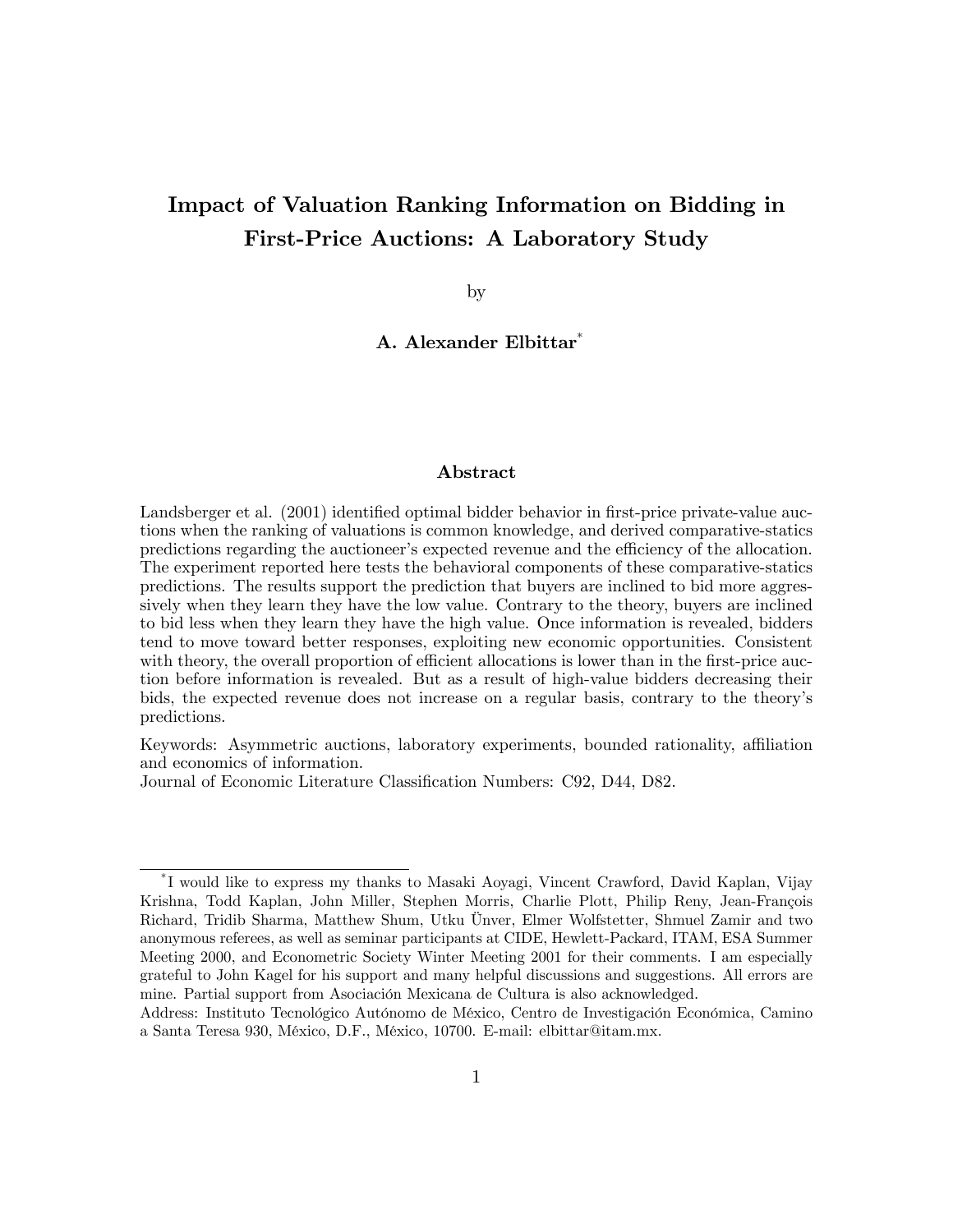# 1 Introduction

Traditional auction models assume that agents do not know how their valuations stand relative to those of their rivals, with knowledge limited to the underlying distribution from which values are drawn. In real-life situations, this is often an unrealistic assumption since agents know more than this. Such would be the case in procurement auctions, where due to accumulated experience, bidders might learn who the strongest bidder is. There is also a general perception that, in privatizations, firms already in the market or, in takeovers, Örms with related activities have a greater valuation than potential entrants or competing Örms. For instance, in the recent privatization of airwaves in the US, there was a general perception that the Pacific Telephone Company had a greater valuation for the Los Angeles area than did the other similar potential bidders. Another example would be the auctioning of the third generation mobile phone licenses in the UK, where firms already in the market were believed to have greater valuations for the new licenses being sold than similar potential entrants.<sup>1</sup> The relevance of information revelation on bidding behavior is a common factor to all of these examples, some of them using different auction formats. Thus, there is currently a need to determine the impact of information revelation on bidding behavior in auction markets, on seller's revenue, and on the efficiency of the auction outcome.<sup>2</sup>

Early theoretical contributions in auction theory considered the symmetric and independent private-values model: a single unit auction under the assumptions of

<sup>&</sup>lt;sup>1</sup>Further examples include art auctions, where bidders might revise their bidding strategies based on the participation of a wealthy art collector who is known to have a high valuation. In the selling process of Wellcome, a drug company, it was commonly known that Wellcome and Glaxo had particular synergies that made Wellcome worth more to Glaxo than to any other competing firms (Klemperer, 2003). Fang and Morris (2003) quote situations where bidders can obtain some information about similar opponents' estimates via insider rumors and industrial espionage. Looking form the seller's perspective, Kaplan and Zamir (2002) cite situation in which a seller knows the objectís worth to each buyer, which provides him valuable information to obtain additional rents.

 ${}^{2}$  For a description of the importance of information revelation in auction markets, see Krishna (2002), Klemperer (2003) and Wolfstetter (1996, 1999) for recent surveys in the theoretical research, and Kagel (1995) for a survey in the experimental research.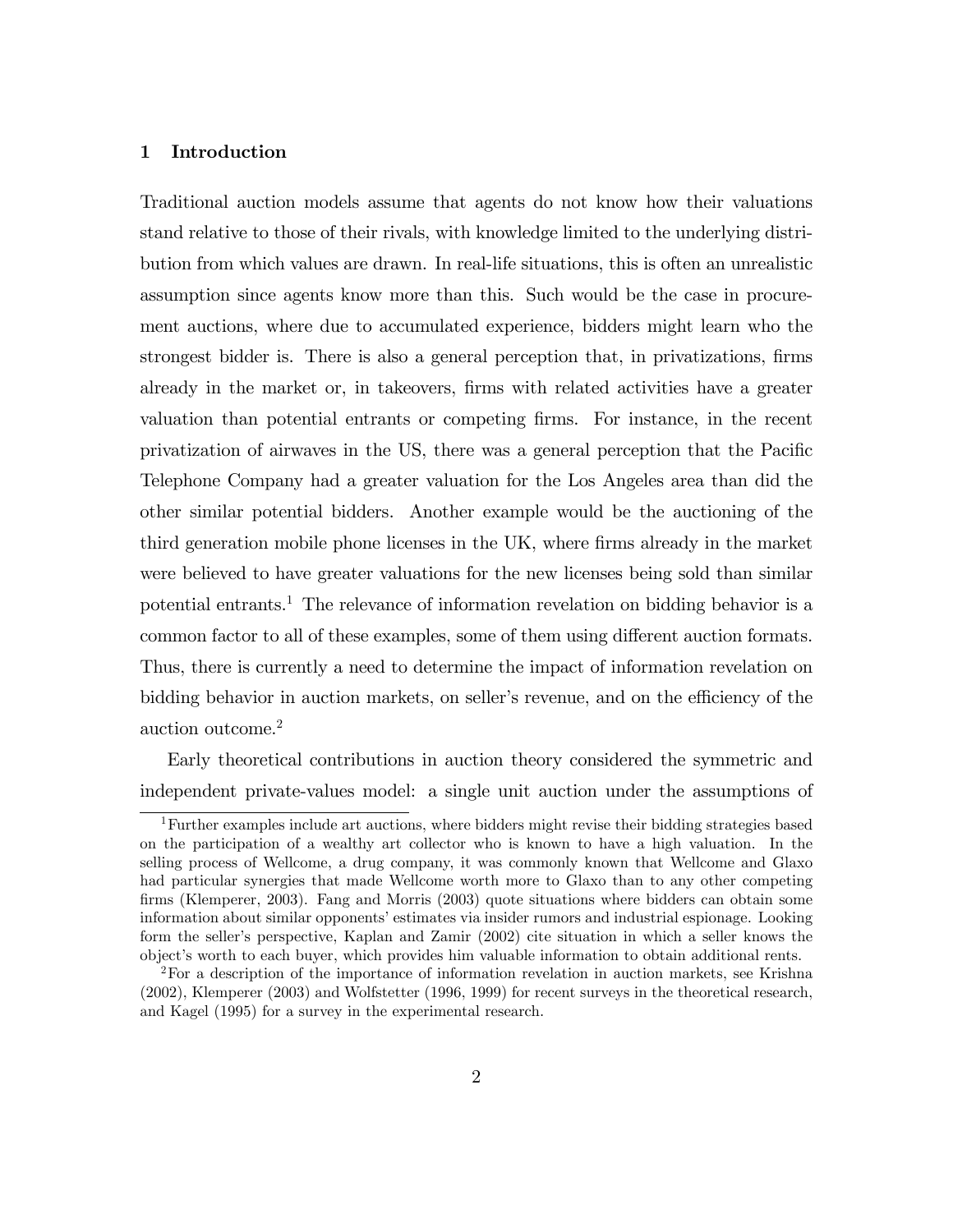bidders' risk neutrality, *independence* of bidders' reservation values and *symmetry* of bidders' beliefs (Vickrey, 1961; Myerson, 1982; Riley and Samuelson, 1981). Milgrom and Weber (1982) provided comparative-statics predictions regarding the impact of public information on the revenue ranking among different auctions institutions with  $affulated$  private-values.<sup>3</sup> In that case, bidders' private values are no longer independent, but are still symmetric. Introducing asymmetry in the distributions while preserving independence, Maskin and Riley (2000) and Plum (1992) provided some revenue ranking propositions between the second-price and first-price auctions, based on stochastic dominance across distributions. Relaxing simultaneously the assumptions of independence and symmetry, Landsberger, Rubinstein, Wolfstetter and Zamir  $(2001)$  – hereafter referred to as LRWZ – developed a theoretical model in which two bidders draw their values from the same distribution, but the ranking of these valuations is common knowledge. The auction is ex-ante symmetric since biddersí valuations are drawn independently from a single density distribution. However, the revelation of the rankings makes it *affiliated* and *asymmetric* since the subsequent conditional distributions differ.<sup>4</sup>

In this paper, I concentrate on evaluating experimentally the comparative-statics predictions derived by LRWZ (2001). In particular, I report the results of an auction experiment in which two bidders are required to bid for a single item following a firstprice sealed-bid allocation rule and under two different information conditions. While each bidder knows the value of the item to herself, the revelation of the valuation

 ${}^{3}$ In auctions with *affiliated* private-values, values might remain private for bidders, but the higher (lower) the value is for one bidder, the more likely the value will be higher (lower) for other bidders as well (Milgrom and Weber, 1982).

<sup>4</sup>Fang and Morris (2003) have followed a similar approach to LRWZ in the context of multidimensional private value auctions. In particular, they consider parametric examples of two bidder private value auctions in which valuations are drawn from the same distribution and each bidder observe a noisy signal about her opponent's private valuation. Among other results, they show that for the first price auction inefficiency increase as the signal becomes more informative. Kaplan and Zamir (2000) also study theoretically the strategic use of seller information using LRWZ as a baseline. In their work, the seller can increase his expected revenue by committing to a signaling strategy to both bidders. For more on information in asymmetric auctions see Kim and Che (2004) and McAdams (2004).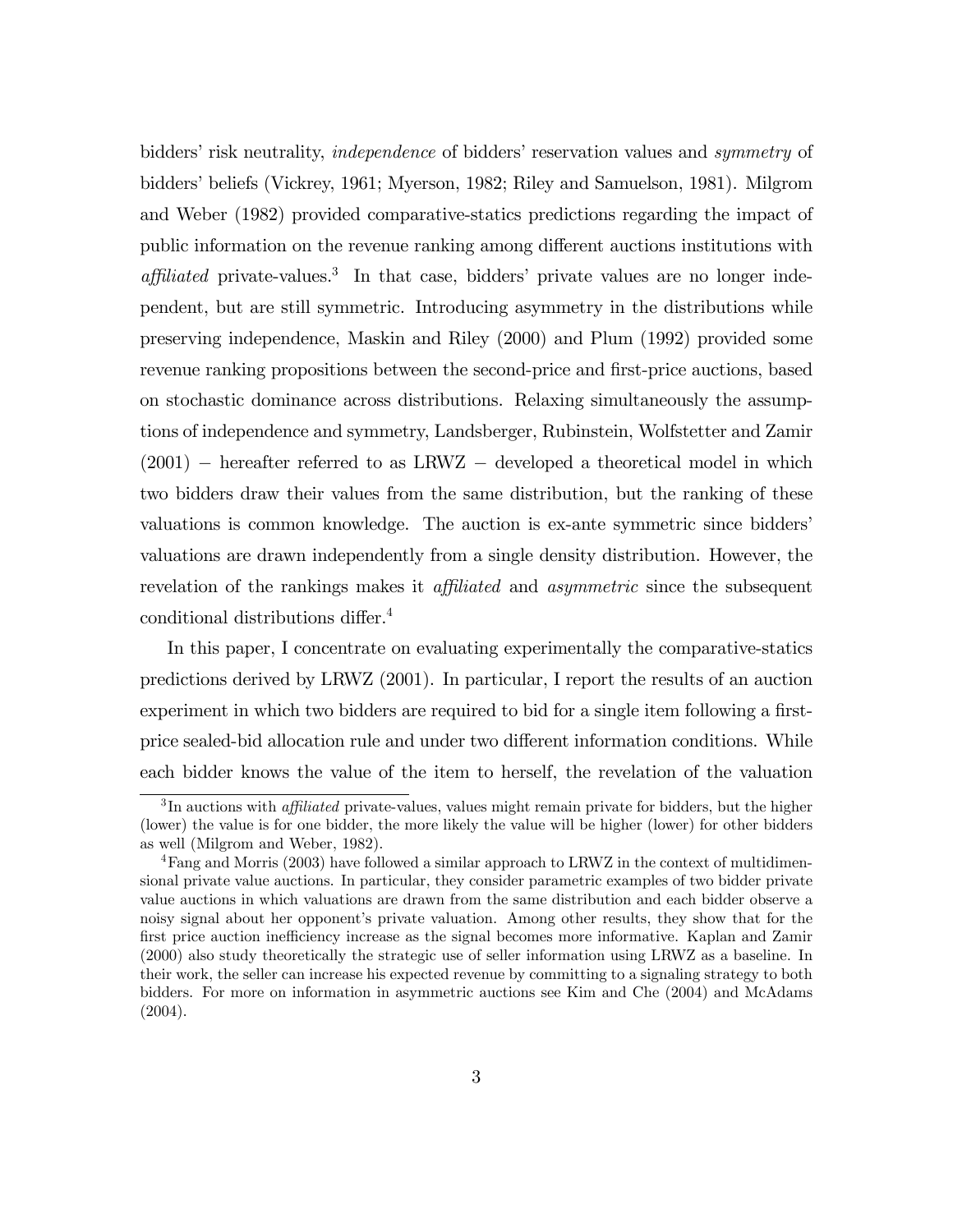ranking induces a particular *asymmetric affiliation* between bidders' valuations.<sup>5</sup>

The experiment reported here evaluates the key predictions of LRWZís model regarding the auctioneer's expected revenue and the efficiency of the first-price auction in cases when the ranking of valuations is common knowledge to two bidders: (i) The bidder with the lower reservation value will bid more aggressively than the high-value bidder. Thus, the proportion of efficient allocations should be lower than when the bidders lack information about the ranking of valuations.  $(ii)$  Bidders are expected to bid more aggressively than in the standard Örst-price auction model, in which information regarding the ranking of valuations is not available.  $(iii)$  For a number of distributions, including the uniform distribution studied here, the seller's expected revenue should be higher when rankings are known than when they are unknown.

These comparative-statics predictions are founded on two behavioral components: For the low-value bidder, the more aggressive bidding behavior is an immediate consequence of knowing her position. Meanwhile, for the high-value bidder, the more aggressive bidding behavior is a consequence of incorporating her expectations about the low-value bidder response to her strategy. Note that this behavior presumes a higher level of strategic thinking for the high-value bidder. If the high-value bidder does not take the low-value bidder's more aggressive bidding into consideration, she might be tempted to bid less in an attempt to take advantage of her higher valuation.

The current paper is closely related to previous auction experiments where individuals can use information strategically. In the context of affiliated private-values, Kagel, Harstad and Levin (1987) tested the effects of public information about rivals' valuations on the seller's expected revenue (Milgrom and Weber, 1982). In that paper, bidders are required to bid for a single item following a first-price sealed-bid allocation rule and under two different information conditions.<sup>6</sup> While each bidder knows the value of the item to herself, the revelation of a public signal induces a

<sup>&</sup>lt;sup>5</sup>While for Milgrom and Weber (1982) the affiliation is among *symmetric* distributions of signals, LRWZ  $(2001)$  consider a model in which the affiliation is among *asymmetric* distribution of signals.

 ${}^{6}$ Kagel *et al.* (1987) also tested similar predictions for the second-price sealed bid and english auctions.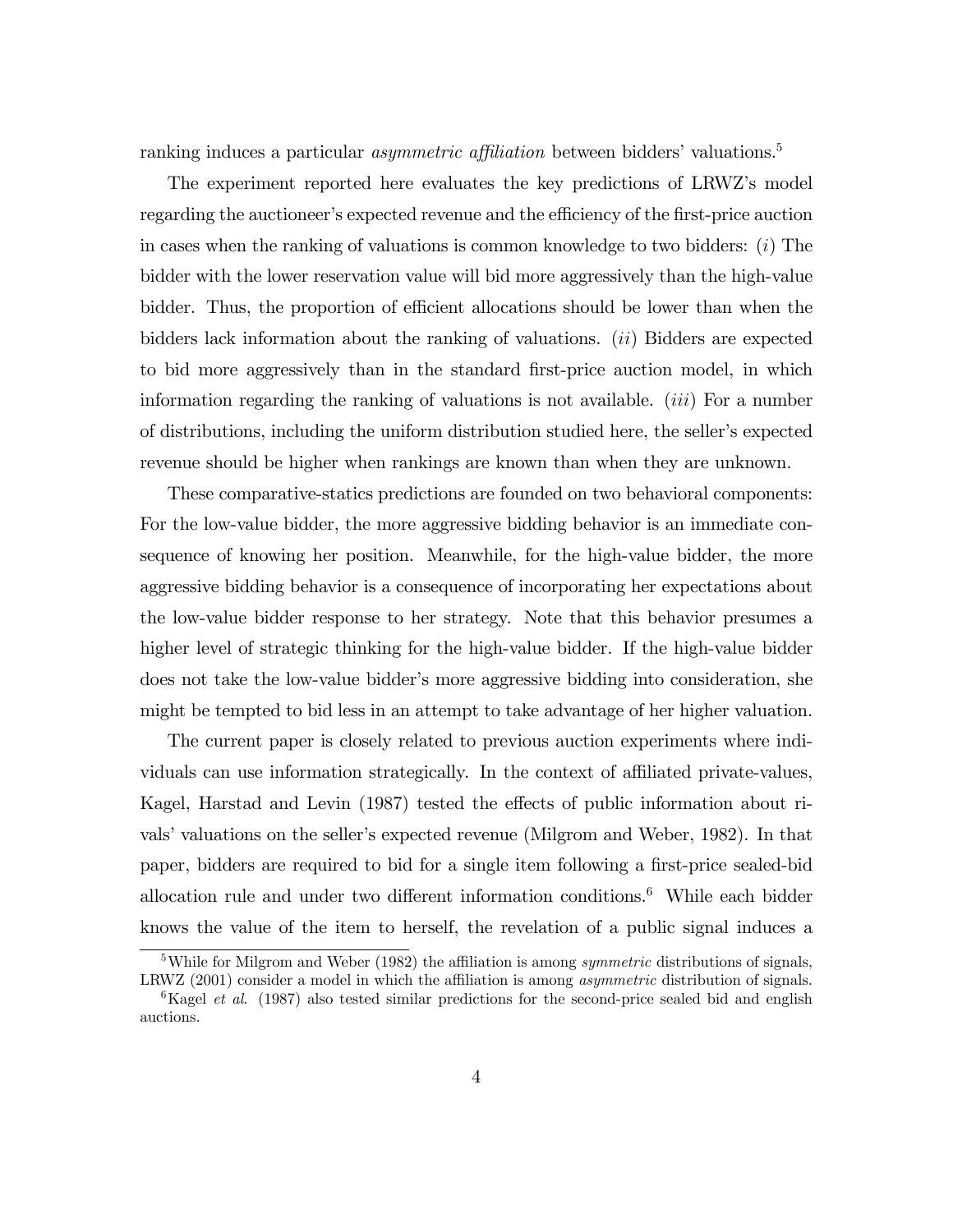particular *symmetric affiliation* between bidders' valuations. As a consequence, the low-value bidder should raise her bid in an effort to win the item once she has realized she has a lower valuation than she had assumed prior to the announcement of the public signal. In turn, this should put pressure on the high-value bidder to raise her bid, resulting in more expected revenue for the seller. In the context of independent private-values, but with values drawn from di§erent distributions, Pezanis-Christou  $(2000)$  and Güth, Ivanova-Stenzel and Wolfstetter  $(2004)$  concentrated on testing predictions derived respectively by Maskin and Riley (2000) and Plum (1992). In those papers, one strong-bidder and one weak-bidder are required to bid for a single item following a first-price sealed-bid allocation rule, where the weak-bidder is more likely to draw values lower than the strong-bidder.<sup>7</sup> While in Pezanis-Christou (2000) the weak-bidder has a positive probability of not bidding at all, in Güth  $et$  al. (2004) the upper bound of the distribution for the weak-bidder is smaller than for the strongbidder. In both cases, the strong bidder has an incentive to low-ball; that is, to submit low bids for a range of low values.<sup>8</sup>

As mentioned earlier, the main goal of these experimental papers is to evaluate qualitative predictions when individuals can use information strategically. Kagel et al. (1987) showed that the revelation of information about others' valuations increases average bidding and market prices. However, the increase in prices is closer to the predictions of the risk-averse Nash equilibrium (RANE) model, which permits some increase in revenue lower than the predicted by the risk-neutral Nash equilibrium (RNNE) model. Meanwhile, Pezanis-Christou  $(2000)$  and Güth *et al.*  $(2004)$  showed that although the strong-bidder is willing to low-ball, the reduction in the average bidding and market prices is not as significant as expected when compared to the second-price auction.

The experimental results of this paper support the prediction that low-value bid-

 $7$ These papers also compared bidding behavior and seller's expected revenue between second-price and first-price sealed bid allocation rules.

<sup>&</sup>lt;sup>8</sup>In a follow up paper, Pezanis-Christou and Sadrieh (2003) explore a similar issue eliciting bidders' bid functions.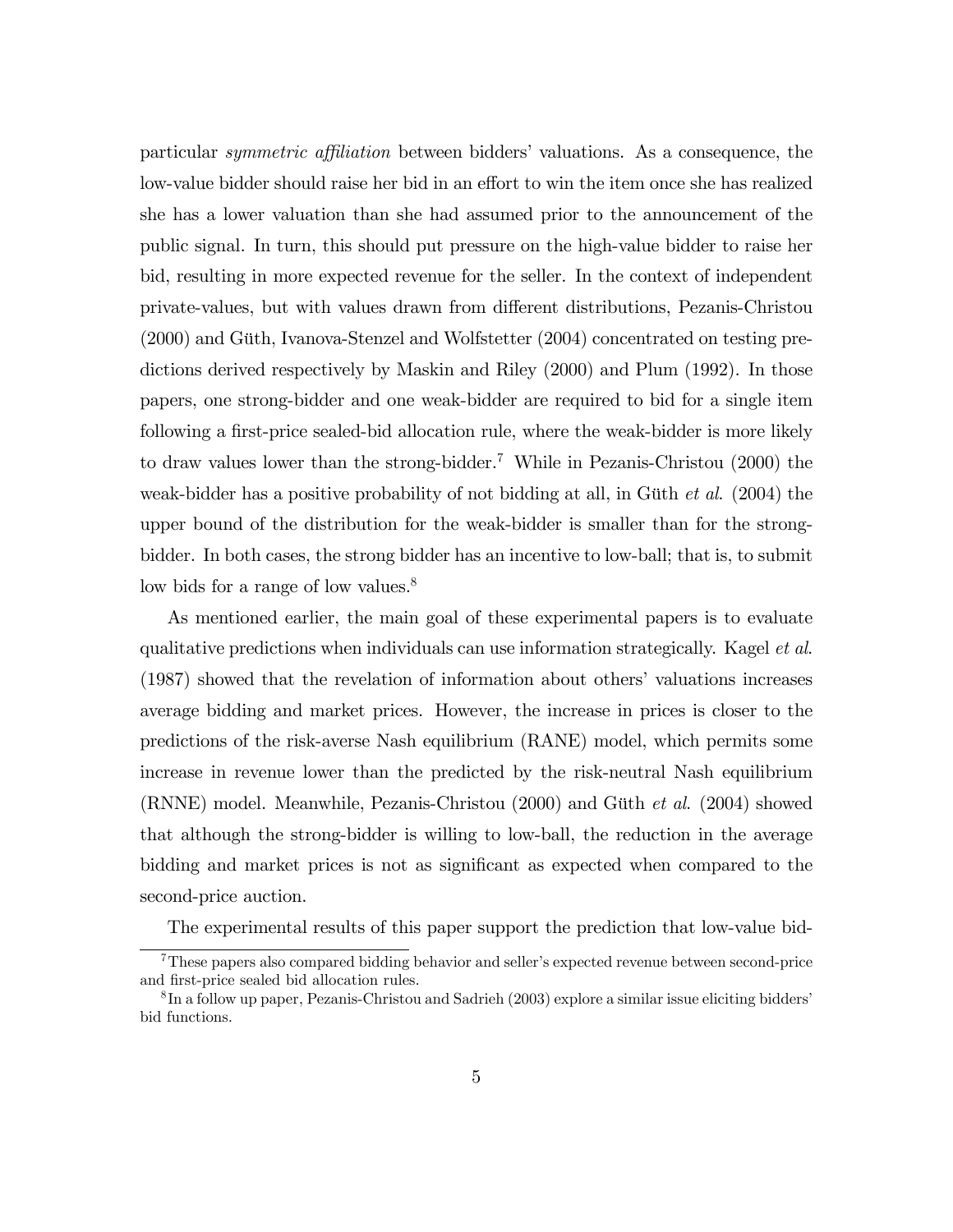ders are inclined to bid more aggressively once information about the ranking of valuations has been revealed. Contrary to the predictions of the theory, high-value bidders are inclined to bid less aggressively. Thus, consistent with the theory, the overall proportion of efficient allocations is lower than in the first-price auction before information is revealed. But as a result of high-value bidders decreasing their bids, the expected revenue does not increase consistently. Although both kinds of bidders improve their average payoff per auction by moving toward the asymmetric RNNE after information is revealed, high-value bidders continue to bid above it. The RANE model seems an alternative way to explain why high-value bidders may bid above the RNNE (Cox, Smith and Walker, 1988). However, risk aversion should induce the same changes in behavior as predicted by the risk-neutral model. In order to reconcile these experimental results, a high-value bidders' best response is derived assuming that they are risk-averse and that they do maximize with respect to the empirical low-value bidders' bid function. The resulting high-value bidders' bid function reflects their incentives to reduce their bids after information is revealed and the tendency to bid above the RNNE.

The experimental results of this paper are also related to the research on beliefs that people have about others' beliefs and their behavior in response to those beliefs. This line of research has focused on testing the degree of subjects' strategic sophistication (Camerer, 2003). For the LRWZís model, the main theoretical predictions are based on the fact that the low-value bidder should not violate dominance by bidding the same or lower after knowing her position. It is also expected that the high-value bidder's response should incorporate her expectations about the low-value bidder response into her strategy and should not violate dominance by bidding lower after knowing her position. Previous experimental studies have evaluated simple games where iteration of dominance eliminate one, two or three strategies (see, for example, Beard and Beil, 1994 and Schotter, Weigelt and Wilson, 1994). These studies have found little support for more than one step of deletion of dominant strategies. Although few subjects violate dominance, most of them seem unwilling to bet heavily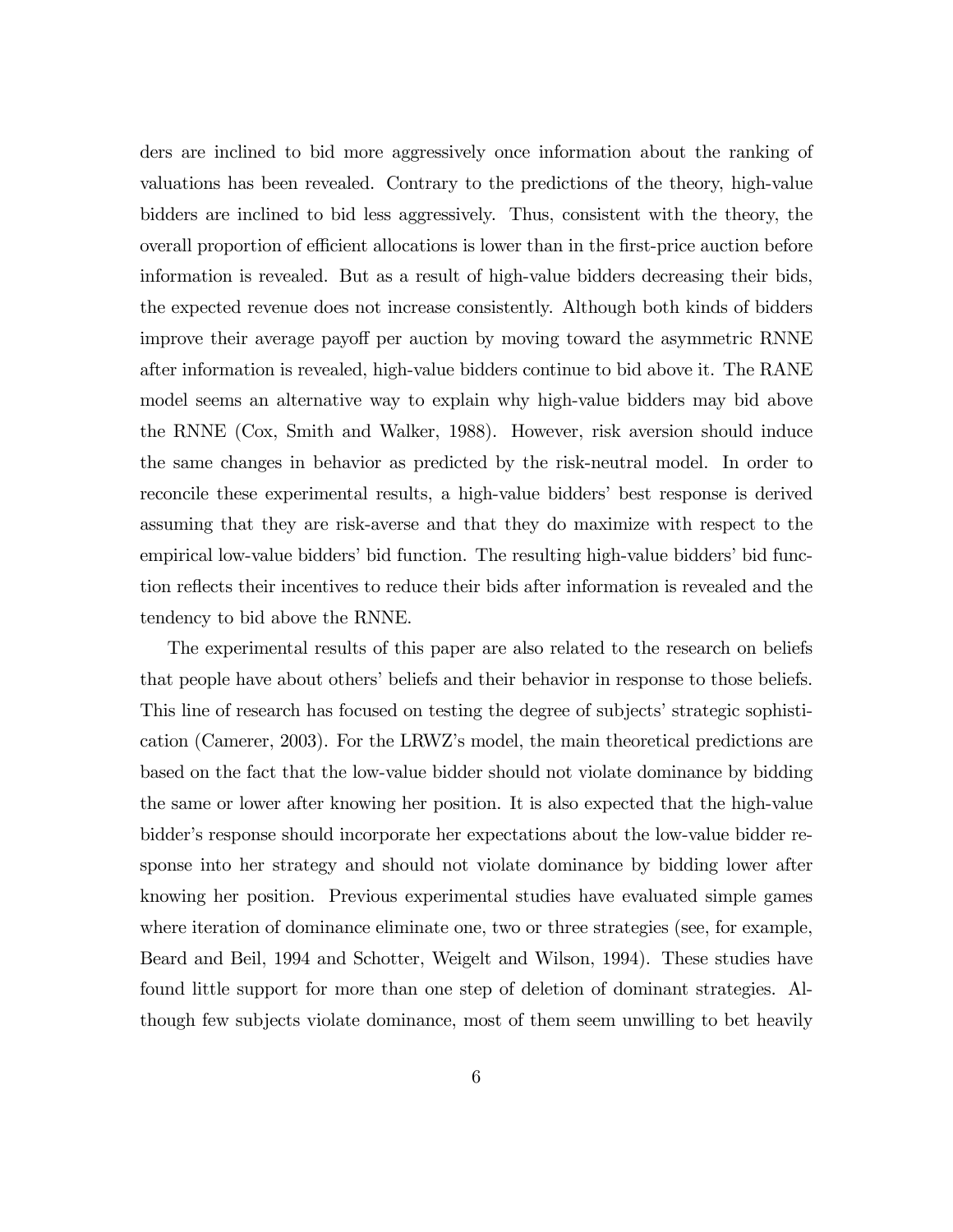that others will obey dominance. Trying to measure the number of steps of iterated elimination of weakly dominated strategies, Nagel (1999) studied strategic reasoning in the beauty contest game. She found that a typical participant uses one or two steps of reasoning. One feature of the way this game is played is that subjects who think just one step ahead of the median population should do better than those who iterate further. Other studies have looked at games in which iterated reasoning decreases payo§s (see, for example, McKelvey and Palfrey, 1992), and games in which iterated reasoning increases payoffs (see, for example, Capra, Goeree, Gomez and Holt, 2002). The results of this experimental study indicate that low-value bidders seem to obey dominance in general by bidding higher, though a large proportion of the deviations from this prediction involve no change in bids. Meanwhile, high-value bidders increase their average payoff conditional on winning by becoming less aggressive. This can still be explained either as a failure to take into account low-value biddersí response to the revelation of the ranking and/or as a consequence of increasing her eagerness to take advantage of her comfortable position to increase her monetary profits.

This paper is organized as follows. Section 2 describes the experimental design. Section 3 specifies the RNNE bidding strategies for the auction models and states the comparative-statics predictions for the Örst-price auction when the information about the ranking of valuations is revealed. Section 4 evaluates the experimental results regarding these auctions settings. Section 5 summarizes the research results.

## 2 Experimental Design

The experimental design used directly measures the information impact of the ranking of valuations on bidding behavior in first-price private-values auctions. The particulars of the experimental design follow.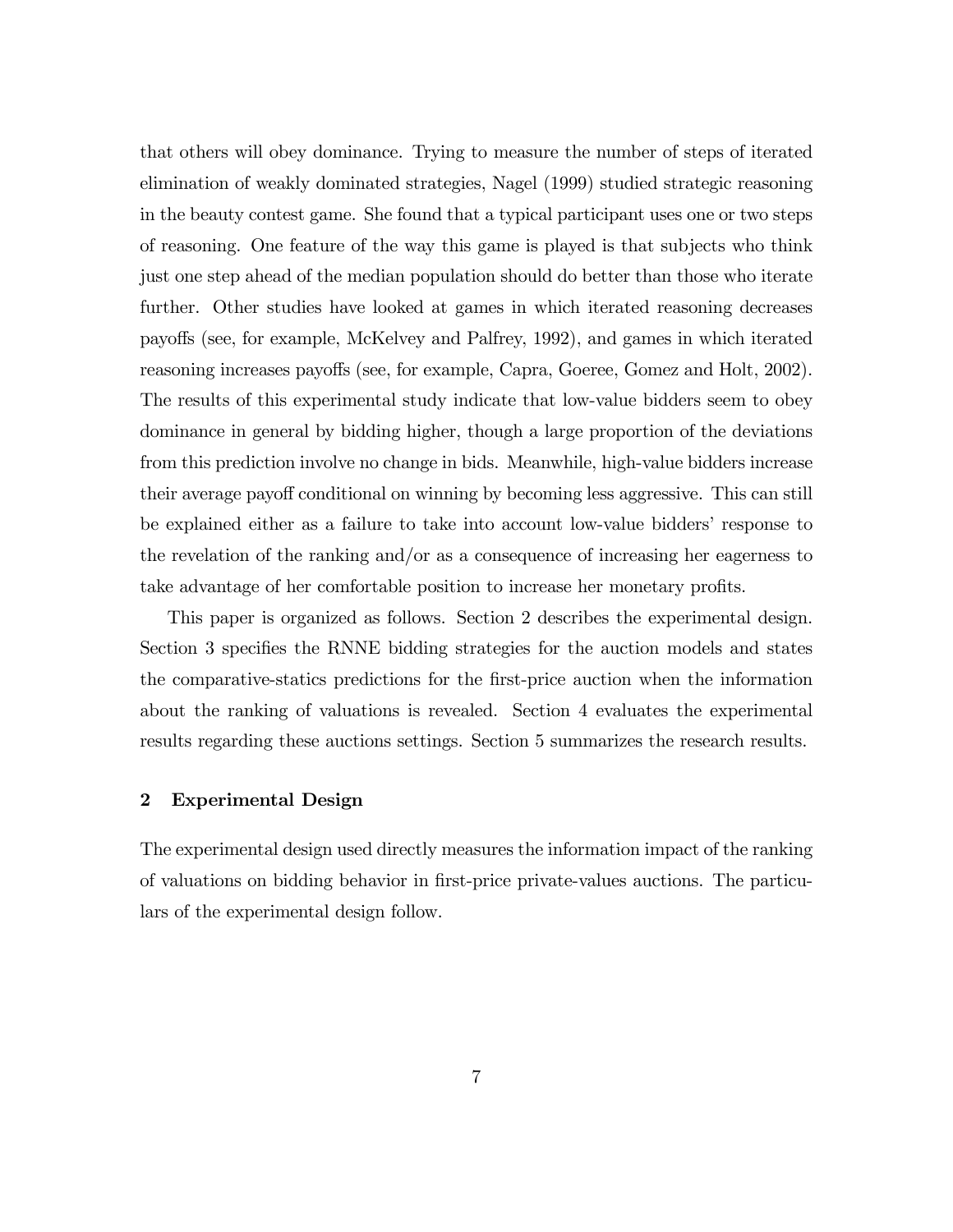# 2.1 Structure of the Auction

Subjects in this experiment are required to bid for a single item following a firstprice sealed-bid allocation rule under two different information conditions. In the first-price sealed-bid auction, the high bidder earns a payoff equal to her value of the item less the high bid, while the other subject earns nothing. In one information condition (hereafter referred to as symmetric condition), two private values, one for each bidder, are independently drawn from a commonly known uniform distribution. In the symmetric condition bidders have no information about the rank order of valuations. In the second information condition (hereafter referred to as asymmetric condition), both bidders are informed about the rank order of their valuations before bidding, whether they have the highest or lowest valuation (but not informed about the size of the differences in valuations.)

#### 2.2 Dual-Market Bidding Procedure

A dual-market bidding was employed. In the dual-market, bidders just submit a bid under the symmetric condition. Then, once these bids are collected, but before they are posted, information about the ranking of valuations is released and subjects are asked to then submit a second bid. The winner in each market is determined after the second bid is submitted. Payoffs are determined based on just one of the two markets (chosen with equal probability). Participants' positions as high-value or low-value bidder are determined randomly in each period.

The dual-market bidding procedure, involving the same two bidders bidding for the same item under two different information conditions, has the advantage of directly controlling for between-subject variability in bidding.<sup>9</sup> The rule of flipping a fair coin to determine which market to pay in ensures that, under the expected utility hypothesis, the optimal strategy in the private information market should be unaffected by bids made after the ranking is revealed, and vice-versa.

 $9A$  similar procedure has been used in previous auction experiments by Kagel and Levin (1986) and Kagel, Harstad and Levin (1987).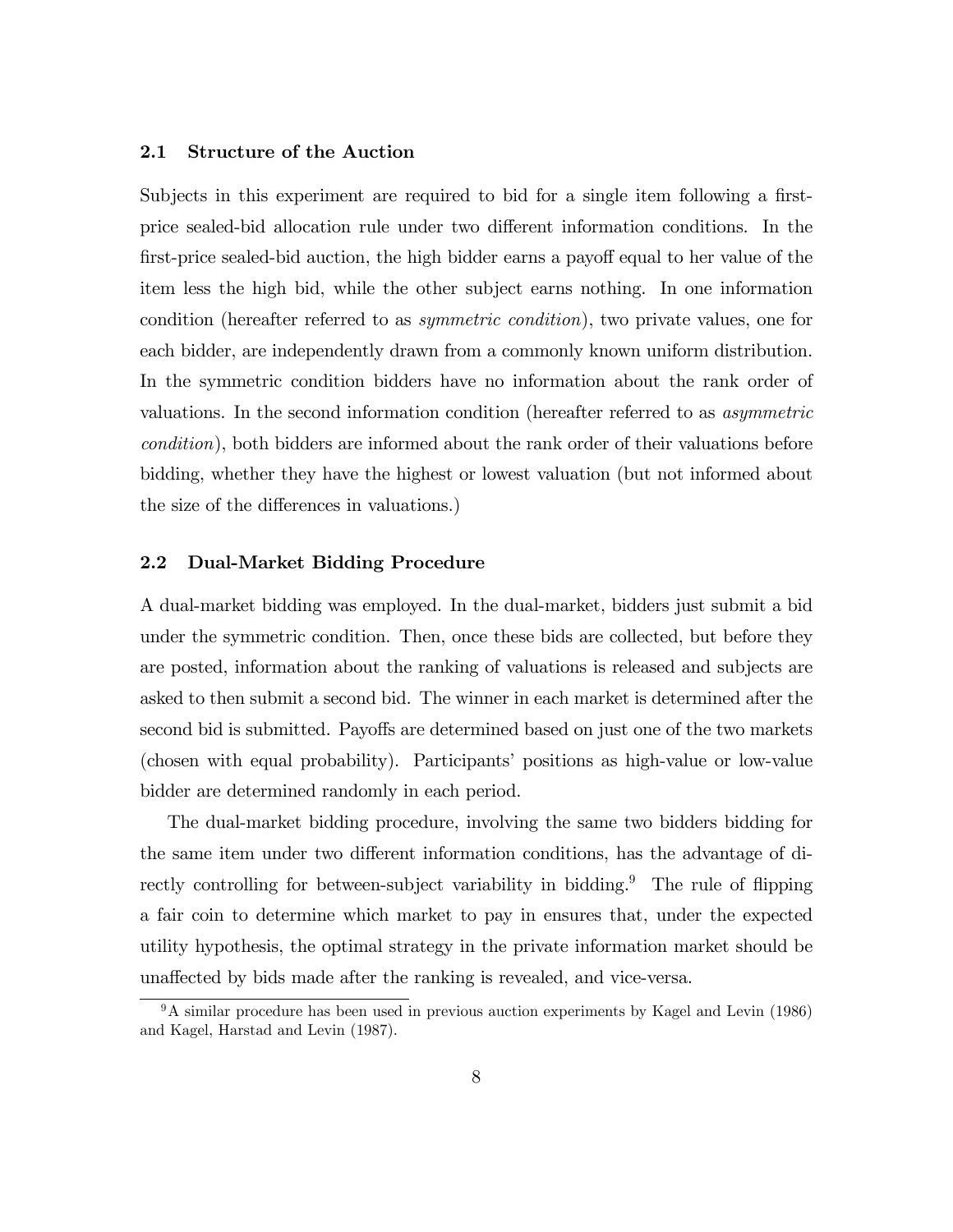| Experimental        | <b>Sessions</b> | Auction             | Markets        | Information |
|---------------------|-----------------|---------------------|----------------|-------------|
| Treatment           |                 | Periods             |                | Condition   |
| Asym. Condition and | $1 \& 2$        | $1$ to $10$         | Single-Auction | Asymmetric  |
| Dual-Market Bidding |                 | $11 \text{ to } 30$ | Dual-Auction   | Sym./Asym.  |
| Sym. Condition and  | 3 & 4           | $1 \text{ to } 10$  | Single-Auction | Symmetric   |
| Dual-Market Bidding |                 | $11$ to $30$        | Dual-Auction   | Sym./Asym.  |

Table 1: Experimental Design

Note: In session 1, during the dual-auction markets, only 18 trading periods (out of 20) were actually run since the network system broke down at that stage.

In order to determine whether the dual-market bidding procedure actually affects the way bidders bid, and to familiarize subjects with the auction conditions so as to make it easier for them to bid in dual-auction markets, each session began with bidding in single-auction markets. For the single-auction markets, each bidder submitted one bid in each period. Table 1 brieáy summarizes the experimental treatments. Sessions 1 and 2 began with ten periods of single-auction markets with the asymmetric condition followed by twenty periods of dual-auction markets. During these ten initial periods, each bidder maintained her role as a high-value or low-value bidder.<sup>10</sup> Sessions 3 and 4 began with ten periods of single-auction markets with the symmetric condition followed by twenty periods of dual-auction markets.

#### 2.3 Design Parameters

This section characterizes the basic parameters and the general procedure of the experiment.

Valuation Distribution. All bidders were informed that their valuations were drawn randomly from the interval \$0.00 to \$6.00 and that any value in this interval has an equally likely chance of being draw. Valuations were any penny amount

 $10$ There is certainly the possibility of randomizing the roles of being low-value and high-value bidders in the asymmetric auctions, favoring learning in the bidding procedure once roles change. However, we keep subjects in fixed positions in order to maximize the prospect that rivalrous elements will come into play, allowing us to make a stronger comparison against the situation when players did not know the ranking.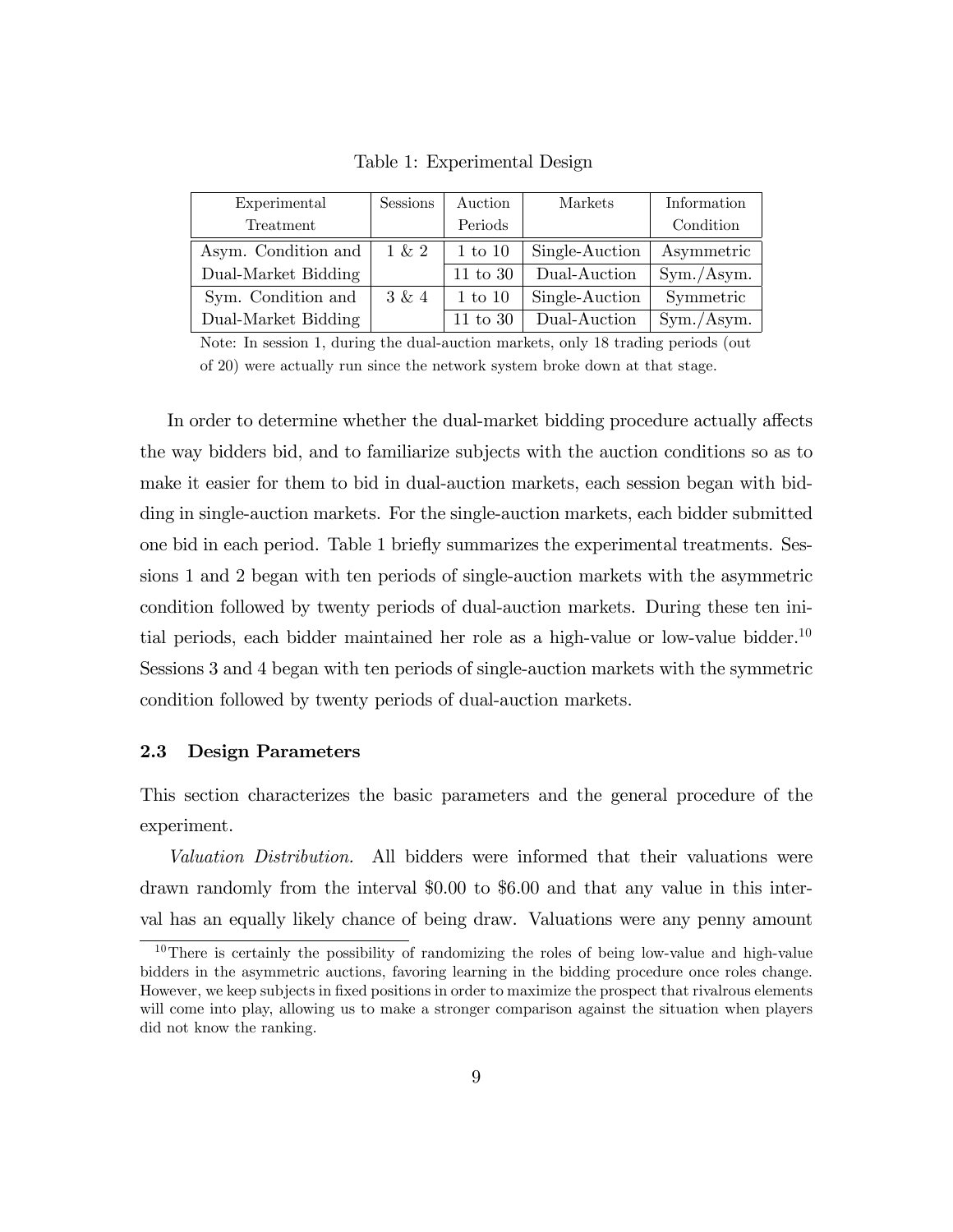from 0.01 up to  $6.00^{11}$ 

Payoff Mechanism and Participation Fee. Each group of players received an initial cash balance of zero. Players were paid in cash the total earnings obtained from each auction period, plus a participation fee, at the end of the experiment. Since bidders' roles were not changed during the initial ten auction periods of sessions 1 and 2, the low-value bidders received an additional \$5 at the end of each session. Players were informed at the beginning about this additional payment. This was a fixed amount that was not expected to impact behavior.

Matching Procedure. Bidders were informed that participants would be randomly matched in every period, but that no pair of bidders would be matched twice in two consecutive periods. Bidders were also informed that, in the dual-auction markets section, each of them would face the same opponent (with the same valuation) in both markets.

Information Feedback. At the end of every period each player got the following information. For the single-auction markets with the asymmetric condition, each subject received feedback about her earnings and the competing bidder's valuation and bid. For the single-auction markets with the symmetric condition, additional information about the ex-post ranking of valuations was posted on the computer screens. For the dual-auction markets, each subject received complete feedback about who the high bidder was in each market, as well as her earnings in each market, what the other bidder's value and bids were in each market, and which market was randomly selected to pay off in. Subjects' identifications were not revealed.

Dry Runs. In order to familiarize subjects with the auction procedures, two practice periods occurred at the beginning of the single-auction markets, and one practice period occurred just before the dual-auction markets began.

Subjects. For each session, subjects were drawn from a wide cross-section of students (mostly undergrads) at the University of Pittsburgh and Carnegie Mellon Uni-

<sup>&</sup>lt;sup>11</sup> Actually, the valuations mean for low-value and high-value bidders were  $2.00$  and  $4.00$ , respectively, while the standard error was 0.05 for both cases.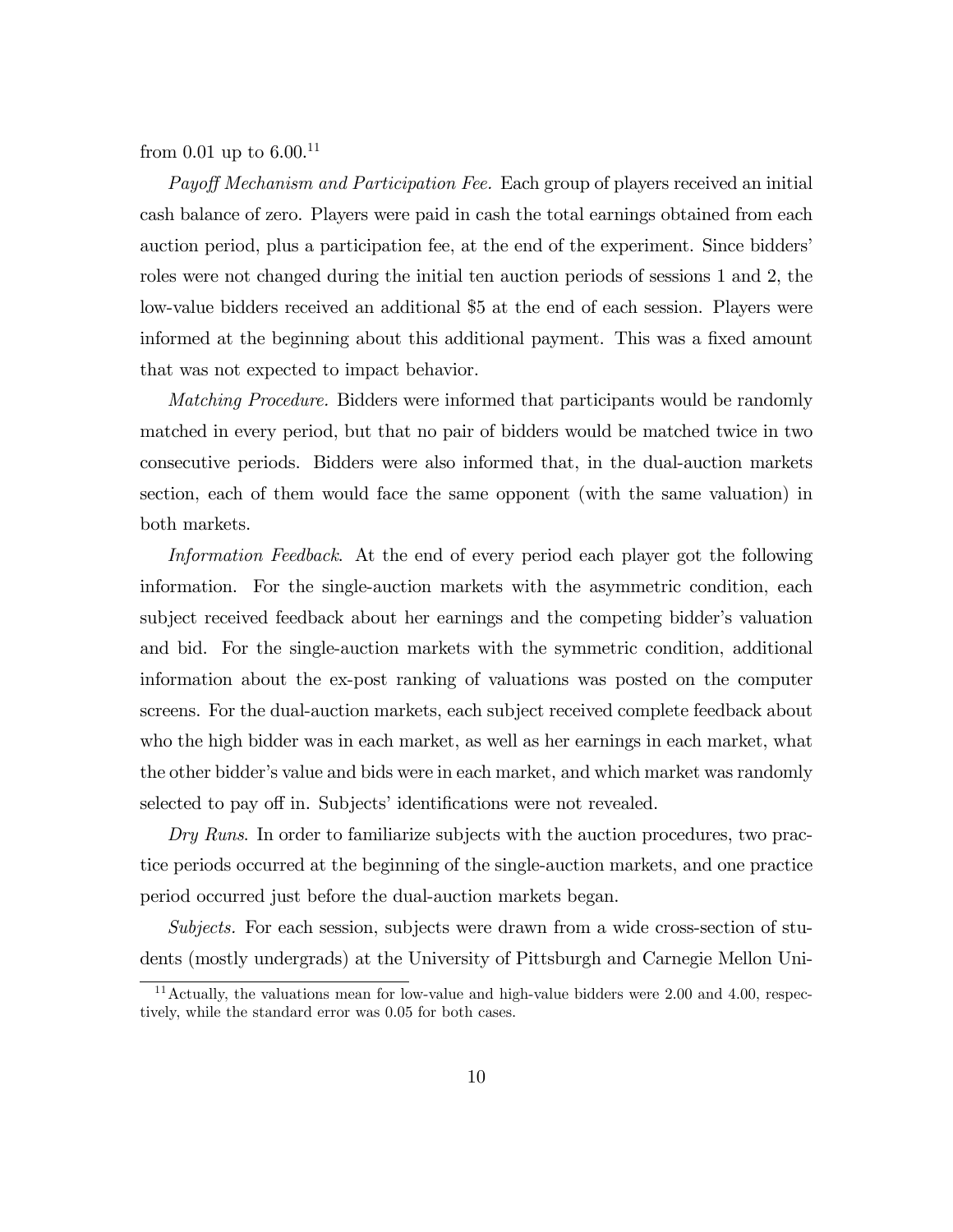versity. There were 18 subjects for session 1 and 20 subjects for sessions 2, 3 and 4. Subjects participated in only one session. The experiment was run in the economics lab at the University of Pittsburgh using computers.<sup>12</sup>

#### 3 Theoretical Predictions

LRWZ consider the specific situation where a single object is auctioned between two bidders. Both bidders have risk-neutral utility functions and independently drawn private valuations. These valuations are ex-ante identically distributed according to a differentiable cumulative distribution function, which is common knowledge to bidders. Each bidder knows whether she has the higher or the lower valuation but does not know her opponent's exact valuation.

LRWZ proved that there exists a unique equilibrium in pure strategies that is strictly increasing with regard to the valuation. It should be noted that LRWZís analysis is not trivial and works with a non-standard ordinary differential equation system, which lacks an analytical solution. Under the assumption that the underlying distribution of valuations is uniform with the support  $[0, 6]$ , both agents maximization problems can be reduced to the following differential equation system by the first order necessary conditions:

$$
l'(b) (h(b) - b) = l(b)
$$
  

$$
h'(b) (l(b) - b) = h(b) - l(b)
$$
  

$$
h(0) = l(0) = 0
$$
  

$$
\exists b^* \in [0, 6] \text{ such that } h(b^*) = l(b^*) = 6
$$

where  $l(\cdot)$  and  $h(\cdot)$  are the inverse bid functions of  $b<sub>L</sub>$  and  $b<sub>H</sub>$ , respectively. By l'Hôpital's Rule,  $h'(0) = 2$  and  $l'(0) = \frac{4}{3}$ . Notice that in equilibrium,  $v_L = l(b)$  when

<sup>&</sup>lt;sup>12</sup>The site http://ciep.itam.mx/ $\sim$ elbittar/instructions/lrwz.pdf contains the set of instructions given to subjects.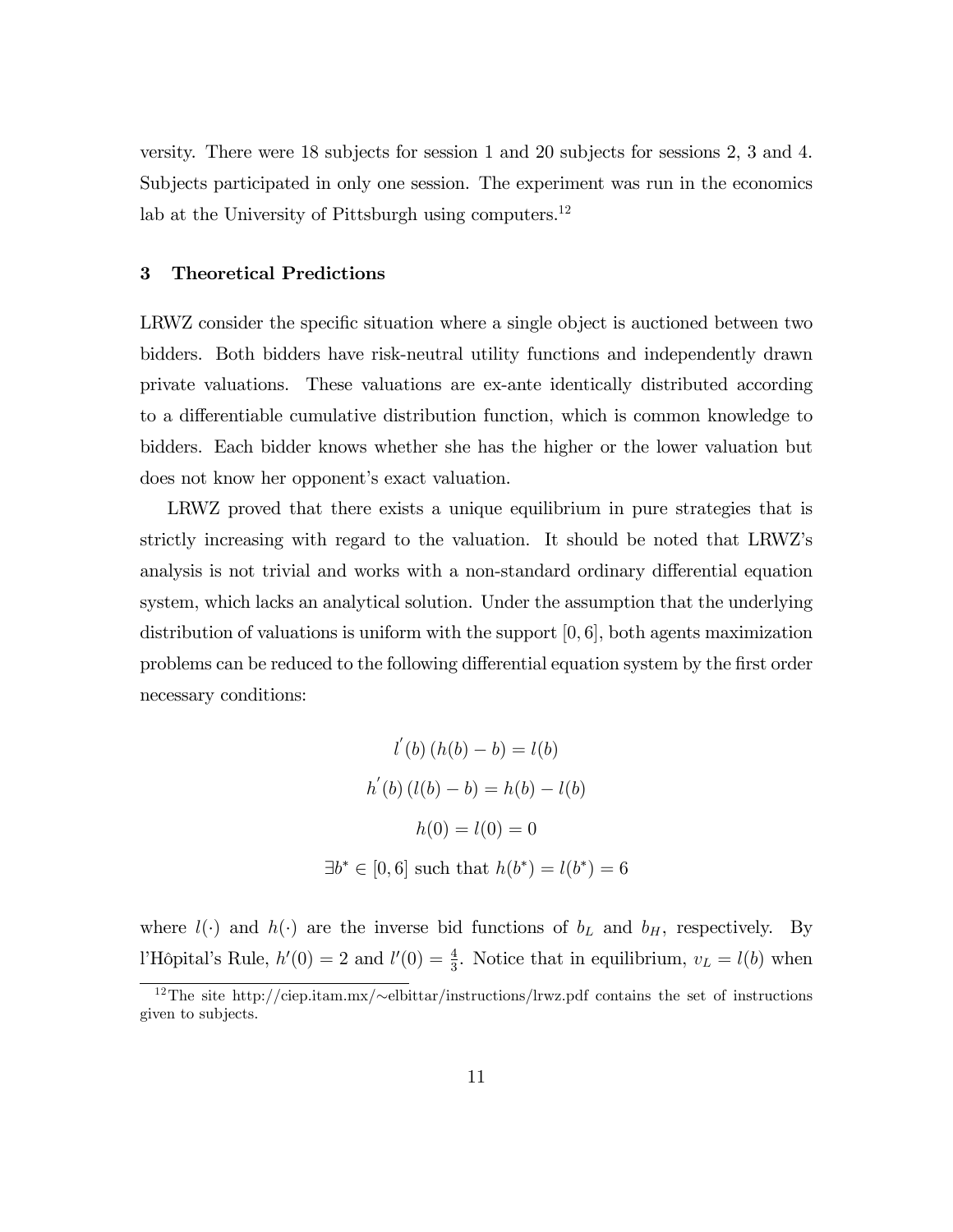L bids b, and  $v_H = h(b)$  when H bids b. For a numerical approximation of the above system of equations, I follow a general method implemented by Elbittar and  $\ddot{U}$ nver (2001).

The bidding response for the symmetric and independent private-values first-price auction model,  $b_S$ , can be derived analytically. For the case of n risk neutral bidders with a uniform distribution, the unique symmetric Nash Equilibrium bid function is  $b_S(v) = \frac{(n-1)}{n}v$  (Vickrey, 1961).

The equilibrium bidding response for the low-value bidder and for the high-value bidder are represented in Figure 1 by  $b<sub>L</sub>$  and  $b<sub>H</sub>$ , respectively. In the same graphic, the equilibrium bidding response for the symmetric and independent private-values model when  $n = 2$  is represented by  $b_S$ .<sup>13</sup>

#### 3.1 Comparative-Statics Predictions

The comparative-statics predictions of these two auction models define the theoretical benchmark for measuring the possible impact of valuation ranking revelation on bidding behavior. These predictions also provide us with precise statements about the changes in the seller's revenue and the proportion of optimal allocations. First, the high-value bidder should bid less aggressively than the low-value bidder for any given value  $(b_L(v) > b_H(v), \forall v \in (0, 6)$ . Since the low-value bidder can obtain the item with positive probability, the proportion of efficient allocations should decrease. Second, for a number of different distributions, including the case of uniform distribution studied here, revealing the ranking should induce the low-value bidder to bid

<sup>&</sup>lt;sup>13</sup>The discreteness of the strategy space introduced in the experimental design does not have an effect on the equilibrium bid functions and the resulting predictions. Athey (2001) has proved that pure strategy Nash equilibria (PSNE) exists in every finite-action game under single crossing condition. That is, "whenever each opponent uses a nondecreasing strategy, a player's best response strategy is also nondecreasing." Furthermore, there exists a sequence of PSNE to finite-action games that converges to a PSNE of the continuum-action game for games with continuous payoffs and a continuum of actions. These conditions are satisfied in first-price auctions with general affiliated private values with two bidders, as it is in our case. For this experiment, the average difference between the Nash bid and the Nash bid truncated using the last two decimals is of \$0:0025 with an standard error of  $0.6406 \times 10^{-3}$ , which is not significantly different from zero.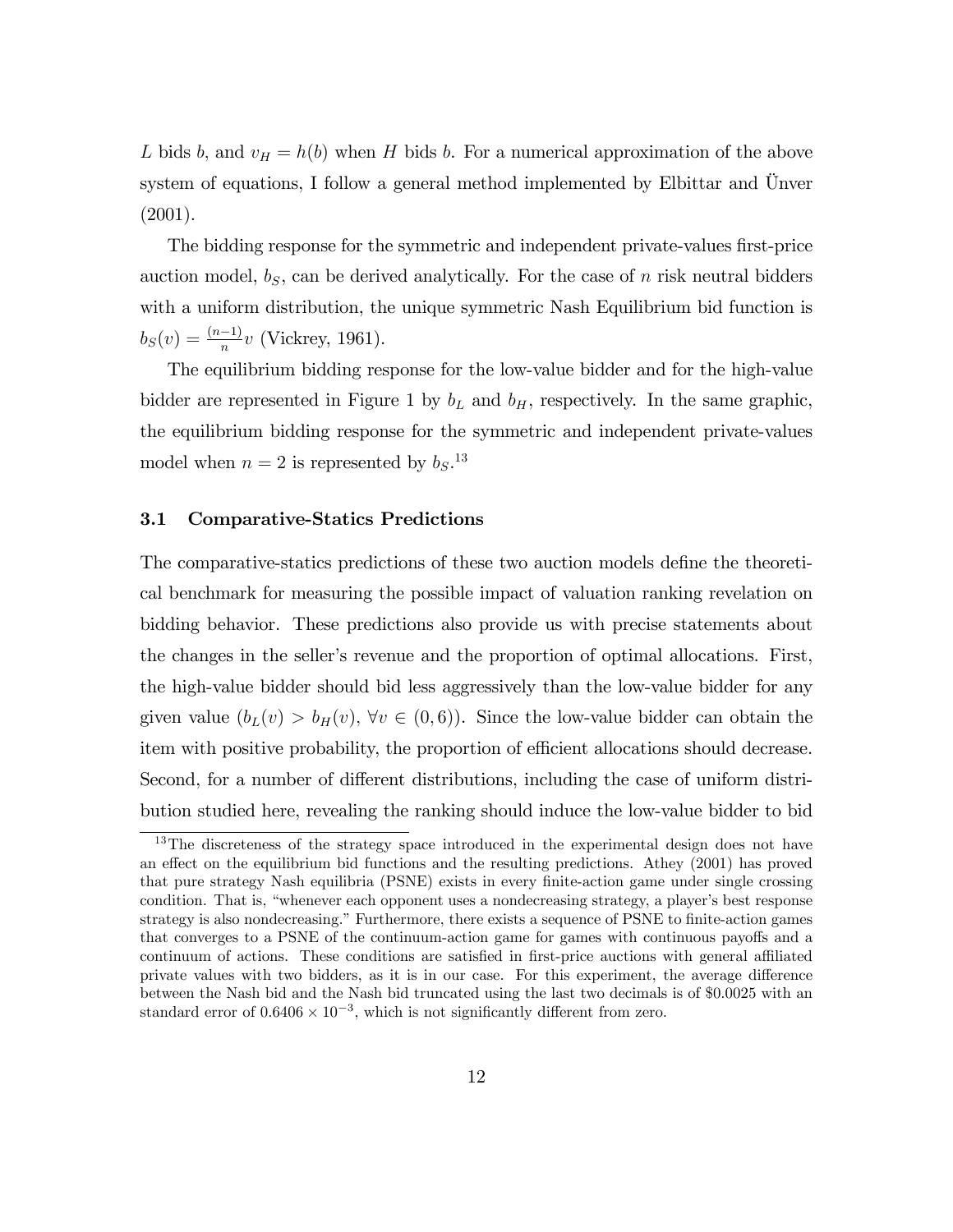

Figure 1: Equilibrium Bid Functions:  $b_L(v)$  [--],  $b_H(v)$  [--] and  $b_S(v)$  [--]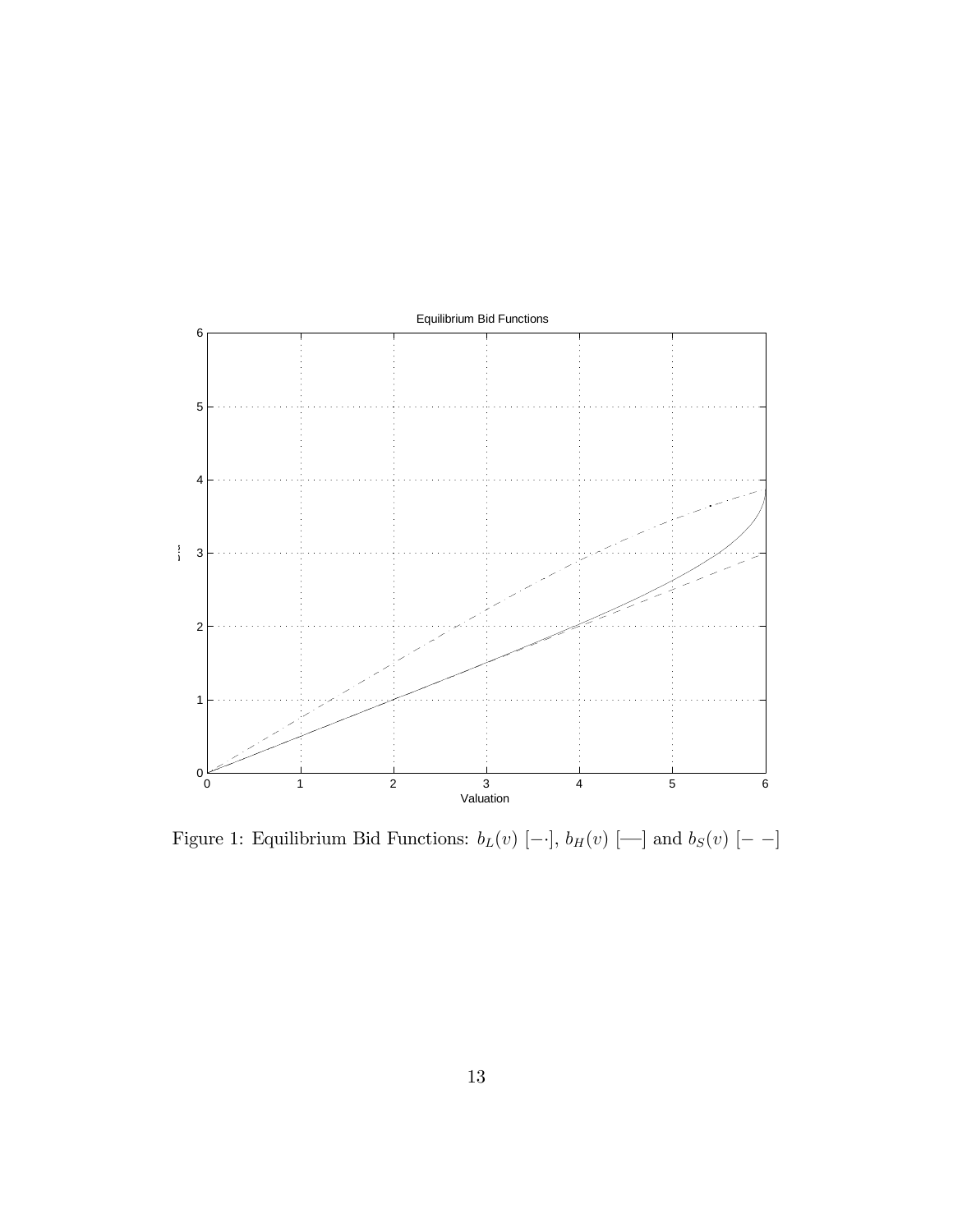strictly higher than when this information is not known  $(b_L(v) > b_S(v), \forall v \in (0,6])$ . It should also induce the high-value bidder to bid the same for valuations below or equal to 4 and the strictly higher for valuations above 4  $(b_H(v) = b_S(v))$ , whenever  $v \in (0, 4]$  and  $b_H(v) > b_S(v)$ , whenever  $v \in (4, 6]$ . Therefore, the seller's expected revenue should increase.<sup>14</sup>

These changes are associated with two behavioral components, both producing positive effects on the seller's expected revenue (Maskin and Riley, 2000). One component is the "sure thing effect": The high-value bidder must take into consideration that the low-value bidder is willing to increase her bid in order to increase her probability of winning the object. Note that the high-value bidder must think more deeply to formulate the right response compared to the low-value bidder. However, if the high-value bidder does not take the low-value bidder's more aggressive bidding into consideration, she could be tempted to bid less in a misguided attempt to take advantage of her higher valuation. The second behavioral component would be the "weight" effect": The low-value bidder must bid more aggressively once she is informed about her position. Therefore, since the low-value bidder is expected to bid more aggressively than the high-value bidder, the higher bid is weighted more in the expected revenue due to the higher probability of winning.

Table 2 summarizes some important theoretical predictions for both auction models using the equilibrium bid functions. The seller's expected revenue, the proportion of Pareto-Optimal Allocations (POA), the proportion of the maximal payoff  $-$  or Mean Efficiency (ME) –, and each type of bidder's conditional expected payoff and probability of winning the item are numerically estimated, drawing valuations from the uniform distribution in the interval [0,6]. The values used in these results indicate that the theoretical impact of the valuation ranking revelation would increase the seller's expected revenue from \$2.00 to around  $2.22$ , with the percentages of POA and of ME decreasing from 100.0% to 71.0% and 95.7%, respectively.

<sup>&</sup>lt;sup>14</sup>This will always be true for the low-value bidder. However, for the high-value bidder, LRWZ showed that there exist probability distributions for which  $b_S(v) > b_H(v)$  for some values of v.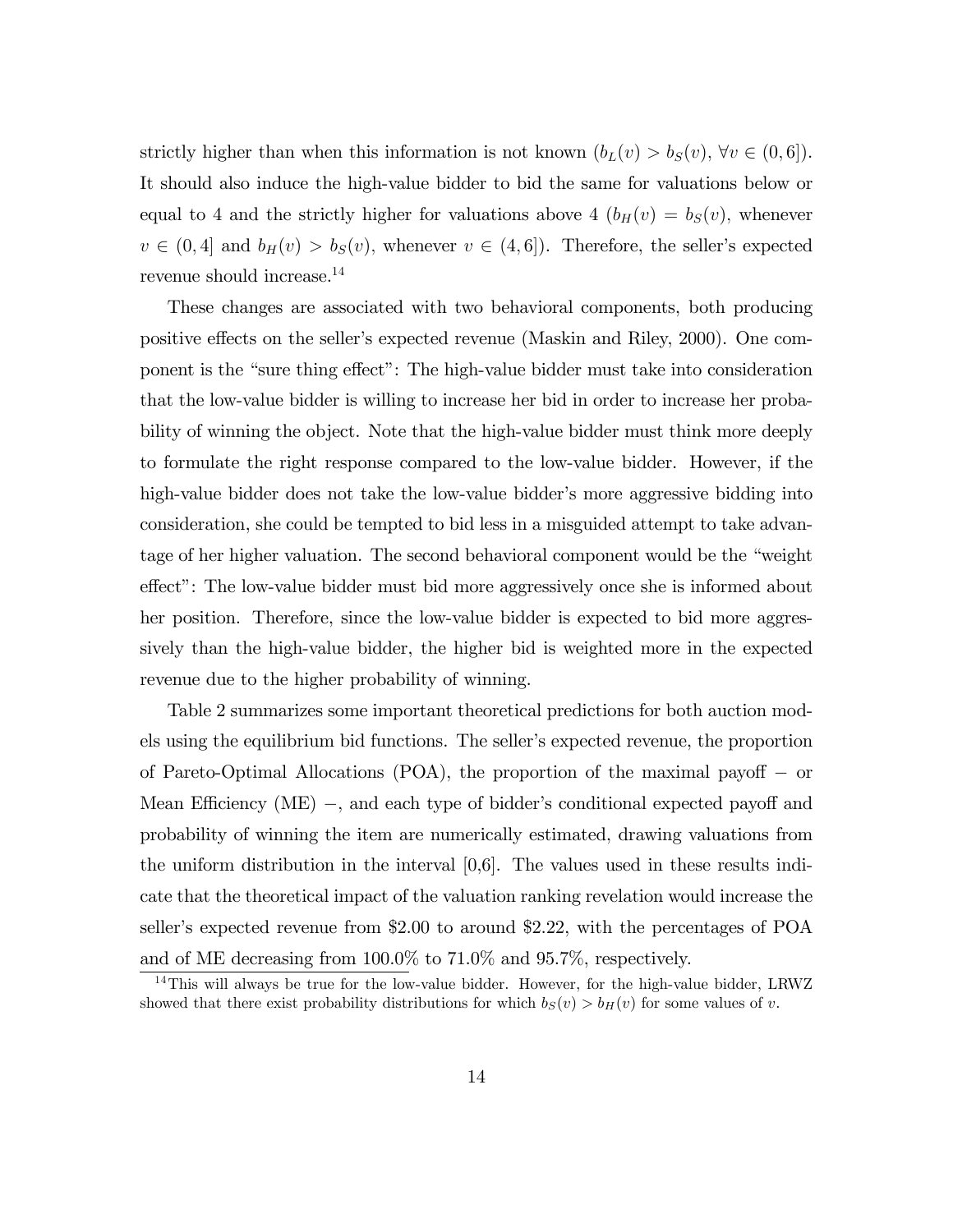| Auction                | Sellers |        | Regular Buyer |           | High-Value |                          | Low-Value | Proportion |          |
|------------------------|---------|--------|---------------|-----------|------------|--------------------------|-----------|------------|----------|
| Model                  | Revenue | Payoff | Pr[Win]       | Payoff    | Pr[Win]    | Payoff                   | Pr[Win]   | of $POA^a$ | $ME^{b}$ |
| Symmetric <sup>*</sup> | 2.000   | .000   | 0.500         | $\sim$    | $\sim$     | $\overline{\phantom{a}}$ | $\sim$    | 000.1      | 0.000    |
| Asymmetric             | 2.219   | -      | $\sim$        | $1.361\,$ | 0.710      | $\,0.263\,$              | ${0.290}$ | 0.710      | 0.957    |

Table 2: Numerical Results from the Equilibrium Bid Functions

Note: Valuations are drawn from the uniform interval [0,6]. Mean is computed by Monte Carlo using 10,000 samples of 1,000 drawings.

: Calculations are made analytically:

<sup>a</sup>: Pareto-Optimal Allocations: POA

<sup>b</sup>: Mean Efficiency:  $ME = \frac{v_{win}}{v_h}$ 

Table 3: Observed Bid Factors

|                   |                 | Bid Factor <sup>*</sup> |               | <b>Bid Factor</b> |                 |
|-------------------|-----------------|-------------------------|---------------|-------------------|-----------------|
|                   |                 | Symmetric               |               | Asymmetric        |                 |
|                   |                 | Condition               |               | Condition         |                 |
| <b>Statistics</b> | $\delta_I^S(v)$ | $\delta^S_{\rm H}(v)$   | $\delta^S(v)$ | $\delta_T^A(v)$   | $\delta_H^A(v)$ |
| Median            | 0.303           | 0.342                   | 0.326         | 0.180             | 0.393           |
| Mean              | [0.333]         | [0.356]                 | [0.344]       | [0.243]           | [0.400]         |
| s.e.              | (0.007)         | (0.006)                 | (0.005)       | (0.008)           | (0.006)         |

Note 1:  $\delta^S$  is the aggregation of  $\delta_L^S$  and  $\delta_H^S$ .

\*: Bid Factor:  $\delta_i^j = \frac{v - b(v)}{v}$ ,  $i = L, H$  and  $j = S, A$ .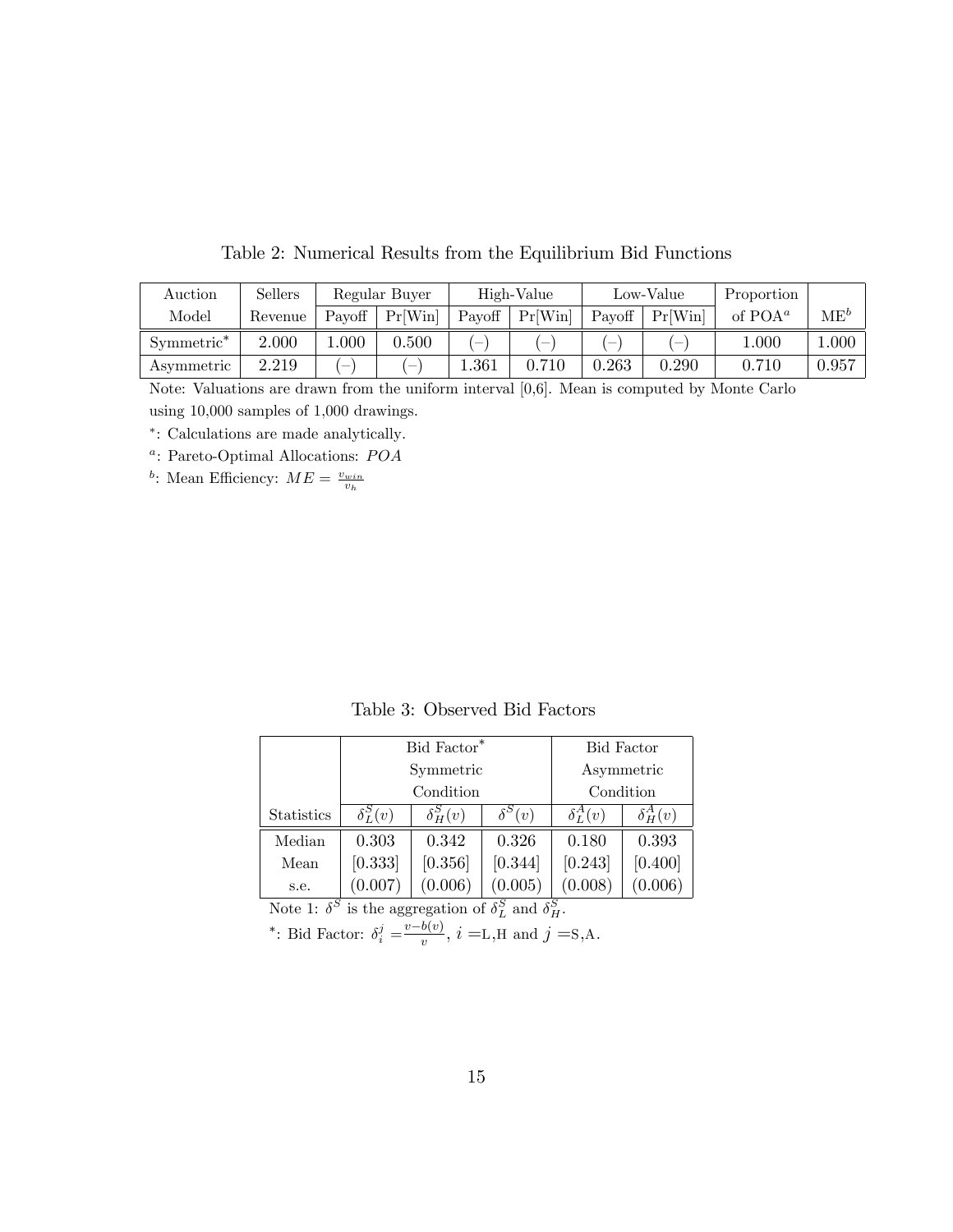#### 4 Experimental Results

This section compares the experimental results for the dual-auction markets in order to directly measure how revealing the ranking of valuations affects bidding behav- $\rm{ior.}^{15,16}$ 

# 4.1 Bidding Behavior

Table 3 reports the observed bid factor,  $\delta_i^j$  $i(v)$ , for each type of bidder, and each information condition. The bid factor, or relative difference between subjects' valuations and bids, tells us how much a bidder shaves off her own reserve value when bidding for an item.

LRWZ predict that both types of bidders bid more aggressively under the asymmetric condition than under the symmetric condition  $(\delta_i^S)$  $i_s^S(v) > \delta_i^A(v), i = L, H$ .

Analysis of the actual bid factors in Table 3 indicates that, contrary to expectations,  $\delta_H^S(v) < \delta_H^A(v)$ . For the pooled data, the high-value bidders shave off in average 4.4 percentage points more after information is released, which is about 15 cents per auction. Although bids according to Figure 1 do not begin to increase measurably until valuations exceed 4, bidding reduction happen in the whole range of valuations. Bidders with valuations less than  $4$  shave off in average 6.4 percentage points in average more after information is released, which is about 16 cents per auction. Meanwhile, bidders with valuations greater than 4 shave of 2.9 percentage points in average, which is about 15 cents per auction. Thus, high-value bidders tend to bid lower under the asymmetric condition. By contrast, low-value bidders tend to discount less after information about the ranking of valuations is released. For the

<sup>&</sup>lt;sup>15</sup>As we will see in each of the following sections, the results of single-auction markets are consistent with the results for the dual-auction markets and indicate that the dual-market bidding procedure does not to affect the bidding behavior.

 $16$ The total number of bids from both market is 1524. However, some observations were excluded from the statistical analysis: Either because the subject's bidding was above her own valuation (18) observations), or the subjectís valuation was less than two cents, so the corresponding symmetric RNNE was less than a cent (10 observations). The final number of observations over which I concentrate the analysis is 1496.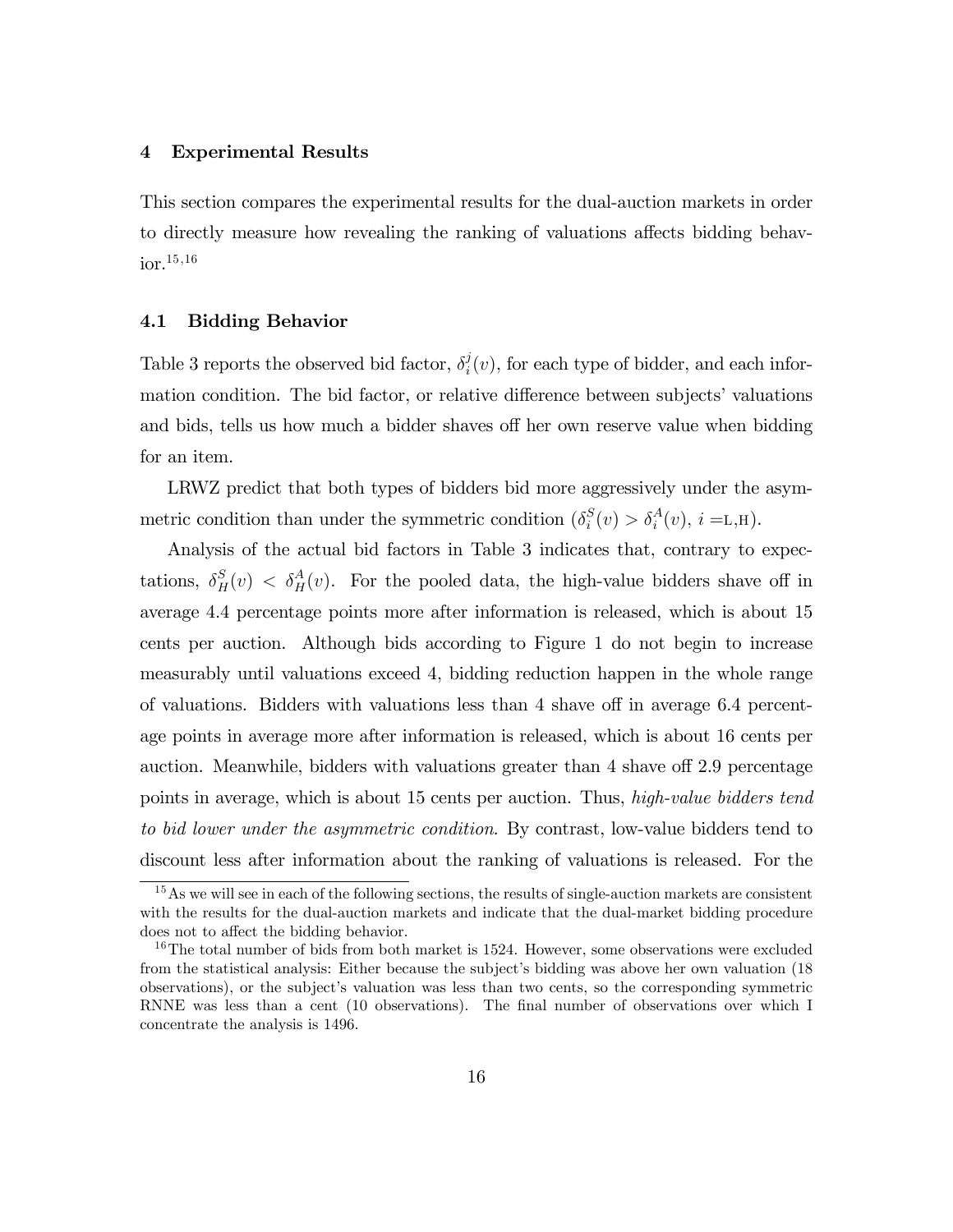|            |               | Auction |                                                                                        |          |
|------------|---------------|---------|----------------------------------------------------------------------------------------|----------|
| ${}^aW_L$  | $W_H$         | Period  | $W_L$                                                                                  | $W_H$    |
| $2.724***$ | $-0.560$      | 21      | $3.907***$                                                                             | $-1.988$ |
| 1.666*     | $-2.183$      | 22      | $3.256***$                                                                             | $-1.154$ |
| $2.607**$  | $-1.609$      | 23      | $4.411***$                                                                             | $-2.886$ |
| $3.391***$ | $-2.198$      | 24      | $3.743***$                                                                             | $-2.986$ |
| $2.621**$  | $-2.812$      | 25      | $3.021***$                                                                             | $-1.512$ |
| $4.223***$ | $-1.406$      | 26      | $4.413***$                                                                             | $-3.464$ |
| $2.326***$ | $-3.151$      | 27      | $3.406***$                                                                             | $-1.669$ |
| $3.067***$ | $-3.431$      | 28      | $4.460***$                                                                             | $-2.707$ |
| 1.972*     | $-1.476$      | 29      | 2.977**                                                                                | $-0.446$ |
| $3.464***$ | $-2.707$      | 30      | $3.275***$                                                                             | $-3.036$ |
|            | $\mathcal{S}$ |         | $sS \sim sA$<br>$\geq$ s <sup>A</sup> $\sim$ $\sim$ $\sim$ $\sim$ $\sim$ $\sim$ $\sim$ |          |

Table 4: Matched Pairs Wilcoxon Test Statistic for Comparison of Bid Factors

<sup>*a*</sup>:  $H_0: \delta_i^S \leq \delta_i^A$  against  $H_1: \delta_i^S > \delta_i^A$ .

Reject  $H_0$  for  $\text{*}:$   $p < 0.05$ ,  $\text{*}:$   $p < 0.01$  or  $\text{**}:$   $p < 0.001$ 

pooled data, the same bidders shave off 9.0 percentage points less after information is released, which is about 23 cents per auction. As expected, low-value bidders tend to bid higher under the asymmetric condition.<sup>17</sup>

Table 4 displays, for every auction period, a one-tailed Matched Pairs Wilcoxon  $(W_i)$  test statistic for each group of players type i. The null hypothesis that the bid factor for low-value bidders under the symmetric condition is lower than or equal to that under the asymmetric condition is rejected in all auction periods. For high-value bidders, however, the same null hypothesis holds for all auction periods.

Based on the second of the comparative-statics predictions, it is expected that high-value bidders bid less aggressively than low-value bidders for any given value

<sup>&</sup>lt;sup>17</sup>For the single-auction markets, the results are similar to those for the dual-auction markets  $$ i.e., low (high) value bidders under the asymmetric condition tend to bid more (less) aggressively than bidders under the symmetric condition. For the pooled data, the low-value bidders shave of 11.1 percentage points less in the asymmetric auctions than in the symmetric auctions. The highvalue bidders shave of 4.0 percentage points more in the asymmetric auctions than in the symmetric auctions. Using a one-tailed Rank-Order test statistic, the null hypothesis that the bid factor for the low-value bidders under the symmetric condition is lower than or equal to this factor under the asymmetric condition is rejected for every period. However, for the high-value bidders, the same null hypothesis is not rejected for every period.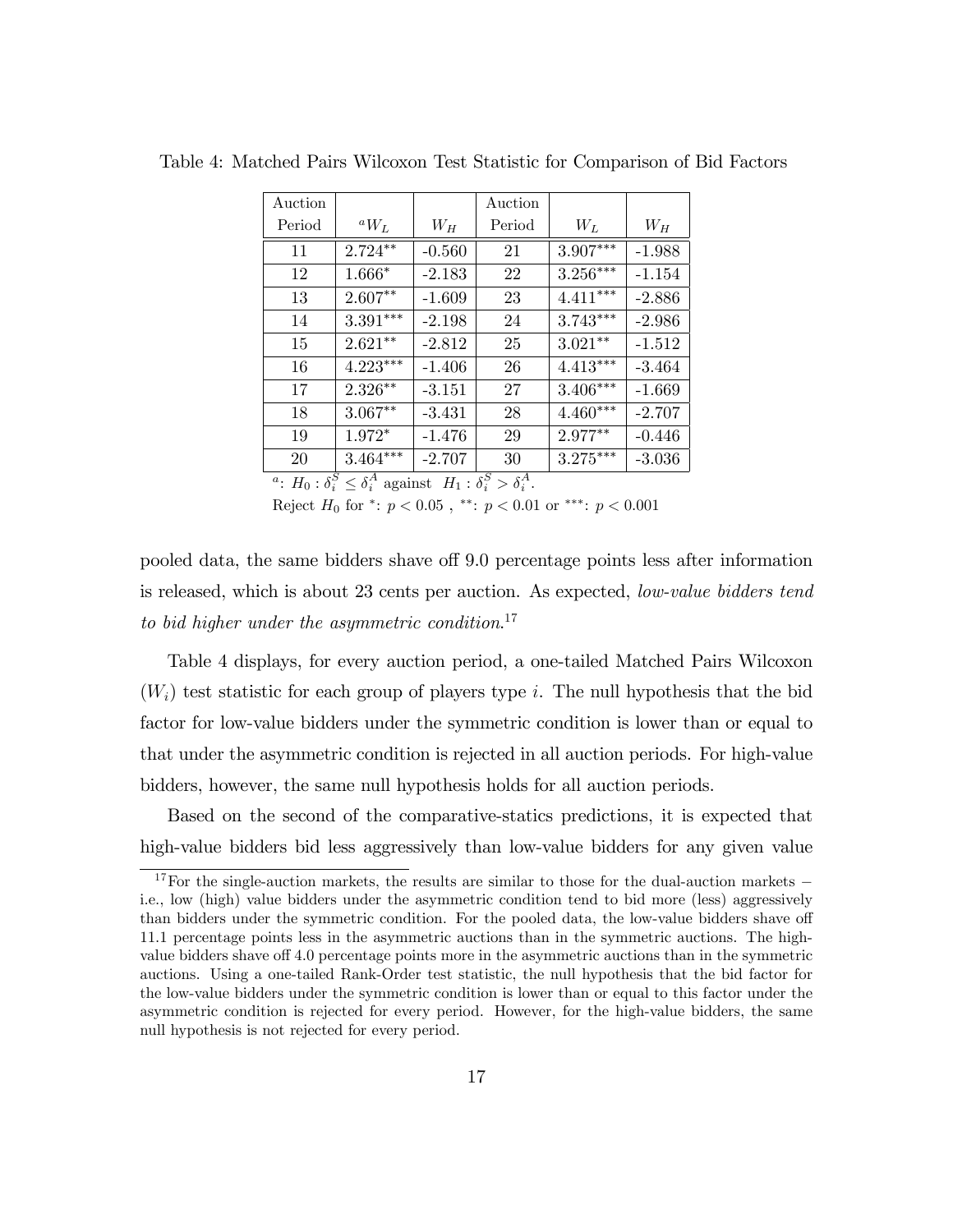|                     | Estimates                 |                                 |           |                      |                 |  |
|---------------------|---------------------------|---------------------------------|-----------|----------------------|-----------------|--|
| <b>Bid Function</b> | $\overline{\hat{\alpha}}$ | $\widehat{s}(\widehat{\alpha})$ |           | $\widehat{s}(\beta)$ | $\widehat{R}^2$ |  |
| $b_S$               | $0.651*$                  | 0.023                           | $1.024*$  | 0.015                | 0.840           |  |
| $\widetilde{b}_L$   | $0.680*$                  | 0.046                           | $1.073**$ | 0.018                | 0.758           |  |
| $b_H$               | $0.548*$                  | 0.037                           | $1.026*$  | 0.022                | ${0.699}$       |  |

Table 5: Estimated Parameters of Bid Functions

\*: Reject  $H_0: \beta = 0.0$  or  $H_0: \alpha = 0.0$  for  $p < 0.001$ 

<sup>+</sup>: Reject  $H_0: \beta = 1.0$  for  $p < 0.001$ 

Table 6: Difference of Estimated Bid Factors

| Difference                                                      |                                                                                                                                                                                          |                                                                         |          |  |  |
|-----------------------------------------------------------------|------------------------------------------------------------------------------------------------------------------------------------------------------------------------------------------|-------------------------------------------------------------------------|----------|--|--|
|                                                                 | Statistics $\left  \hat{\delta}_{H}^{A}(v) - \hat{\delta}_{L}^{A}(v) \right  \hat{\delta}^{S}(v) - \hat{\delta}_{L}^{A}(v) \left  \hat{\delta}^{S}(v) - \hat{\delta}_{H}^{A}(v) \right $ |                                                                         |          |  |  |
| Mean                                                            | 0.163                                                                                                                                                                                    | 0.104                                                                   | $-0.059$ |  |  |
| s.e.                                                            |                                                                                                                                                                                          | $(1.12 \times 10^{-5})$ $(1.11 \times 10^{-5})$ $(1.36 \times 10^{-5})$ |          |  |  |
| Note: $\delta_i^j = (v - b(v))/v$ , $i = L, H$ and $j = S, A$ . |                                                                                                                                                                                          |                                                                         |          |  |  |

under the asymmetric condition  $(b_L(v) > b_H(v))$ . In order to better assess this prediction, it is necessary to estimate and compare subjects' actual bid functions for the same valuation. In order to estimate the actual bid functions, I consider the following non-linear specification:  $b_{it} = \alpha v_{it}^{\beta}$ , where  $b_{it}$  is the player *i*'s bid sent in period t and  $v_{it}$  is the player is valuation in period t. Notice, first, that this specification encompasses both a lineal and a non-linear model, where  $\beta$  and  $\alpha$  characterize the curvature degree of the actual bid function. Second, that an increment (a reduction) in  $\beta$  would represent a more (less) responsive behavior for the same group of bidders. Third, that  $\alpha$  would represent the shaving proportion out of the reservation value when  $\beta$  is equal to one.

Table 5 reports the estimated parameters of each regression,  $\hat{\alpha}$  and  $\hat{\beta}$ , using the pooled data.<sup>18</sup> This table also reports the standard deviation of the estimates,  $\hat{s}(\cdot)$ , as well as the R-squared,  $\hat{R}^2$ , for the each of the bid functions.  $\hat{b}_L$  and  $\hat{b}_H$  correspond to

 $18$ To account for individual agent variability, I used a random effect model. For these estimations, the fixed effect estimates do not differ significantly from the random effect estimates.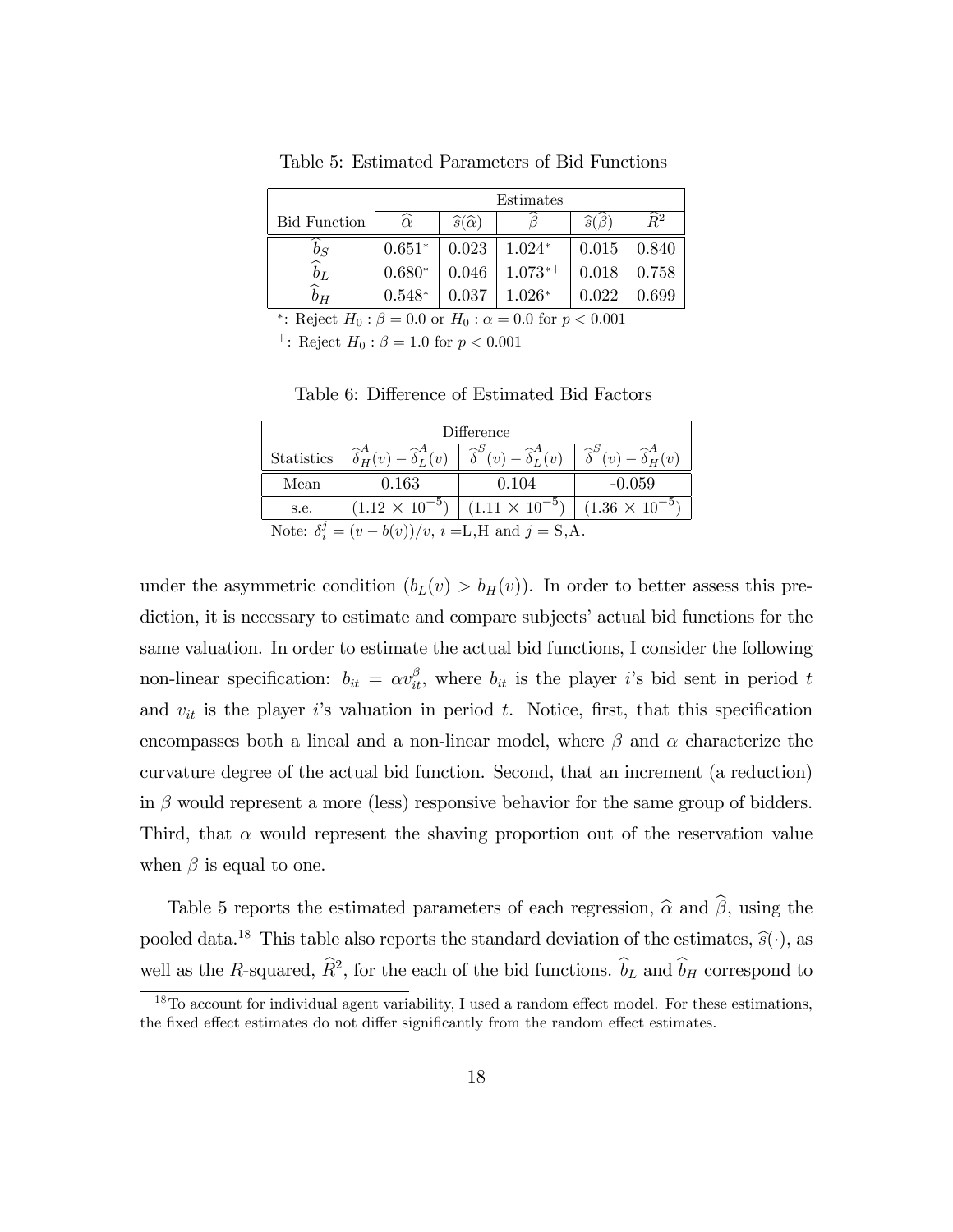

Figure 2: Estimated Bid Functions:  $\hat{b}_S(v)$  [--],  $\hat{b}_H(v)$  [--] and  $\hat{b}_L(v)$  [--]

the estimated bid functions under the asymmetric condition for low-value and highvalue bidders, respectively. Meanwhile,  $\widehat{b}_S$  corresponds to the estimated bid function under the symmetric condition. All coefficients are significantly different from zero for a  $p < 0.001$ . Since the  $\hat{\beta}$  coefficients for  $\hat{b}_S$  and  $\hat{b}_H$  are not significantly different from one, these two bid functions seem highly linear. Figure 2 graphs each of the estimated bid functions. From these estimations, it is not perceived the existence of a common ceiling in bids.

Table 6 reports the mean of the difference in bid factors evaluated for the same set of random draws.<sup>19</sup> The mean of the difference in bid factors between low and

<sup>19</sup>Valuations were drawn from the common support of the bid functions. Mean and standard error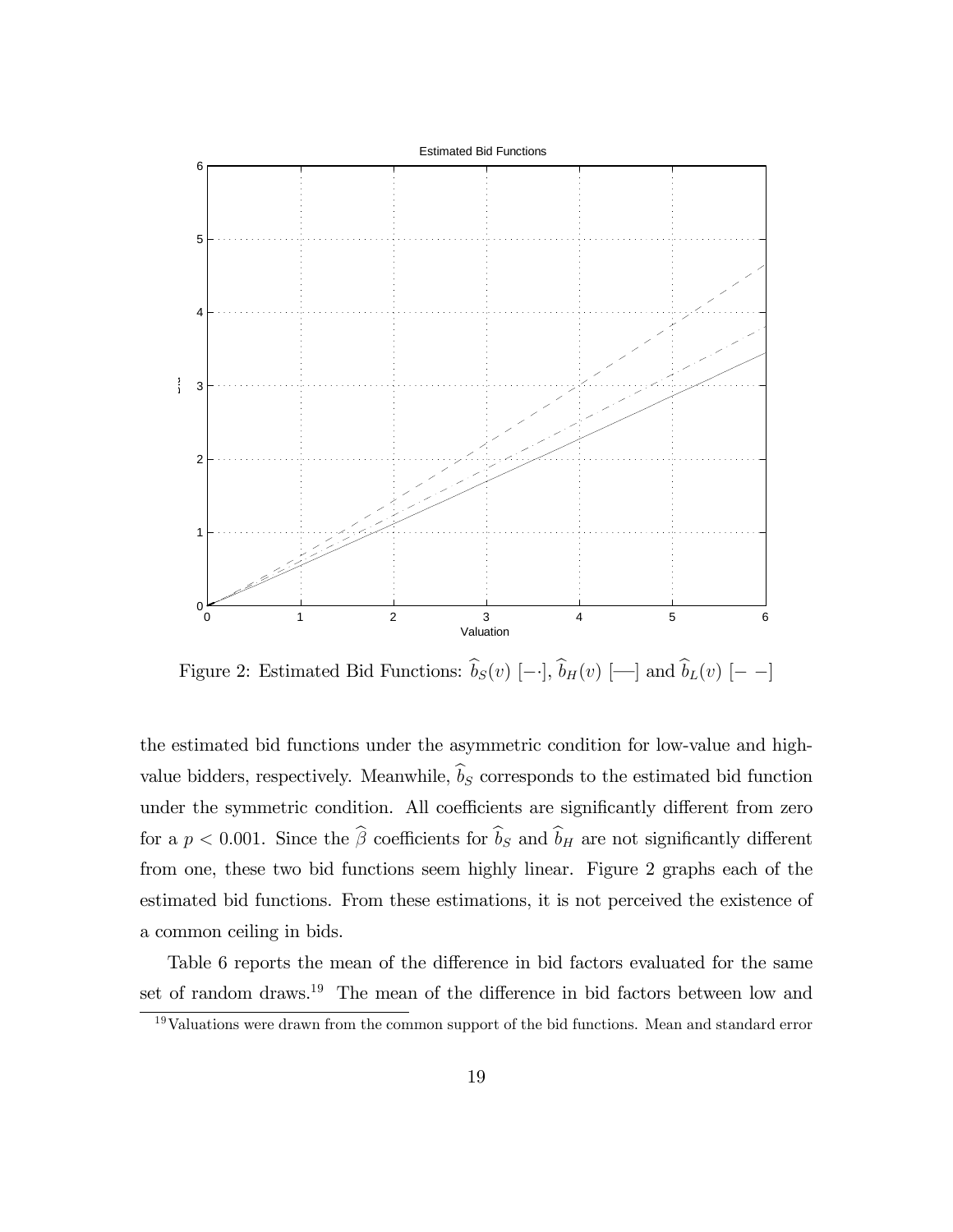high-value bidders,  $\widehat{\delta}_H^A(v) - \widehat{\delta}_L^A$  $L(v)$ , represents a significant difference in bidding behavior.<sup>20</sup> Specifically, high-value bidders shave off their reserve value approximately 16.3 percentage points higher than low-value bidders. Thus, for the same set of random draws, low-value bidders, on average, bid 55 cents more than high-value bidders. This difference can be broken down into two components. The first component is the mean of the difference in bid factors between low-value bidders under both conditions,  $\widehat{\delta}^S(v) - \widehat{\delta}^A_L$  $L(v)$ . In particular, low-value bidders shave off their reserve value around 10.4 percentage points *less* under the asymmetric condition than under the symmetric one, thus representing an additional bidding of approximately 37 cents. The second component is the mean of the difference between the bid factors of high-value bidders in both conditions,  $\hat{\delta}^S(v) - \hat{\delta}^A_H(v)$ . High-value bidders shave off their reserve value around 5.9 percentage points more under the asymmetric condition than under the symmetric one, resulting in a lower bidding of approximately 18 cents.

In conclusion, bid functions estimates based on the experimental data indicate that revealing the ranking of valuations induces low-value bidders to bid more than highvalue bidders with the same valuation. This result is consistent with the comparativestatic prediction of LRWZ. It also supports our previous finding that low-value bidders tend to bid more aggressively under the asymmetric condition and high-value bidders are inclined to bid less aggressively.

Using the pooled data, Tables 7 reports how individual subjects alter their bids following the announcement of the valuation ranking. For the upper part of this table, each entry is the percentage of values drawn in a particular range, as in the row heading, for which high-value bidders respond as in the column heading. The same information is shown for low-value bidders. As said, LRWZ predict that high-value

were computed by Monte Carlo using 10,000 samples of 1,000 drawings.

 $^{20}$ In order to assess the accuracy of the estimated bid functions, we compare the estimated bid factors using the same set of valuations drawn in the experiment and the direct estimated bid factors available from the experiment (See Table 3). The null hypothesis that the estimated bid factors for high-value and low-value bidders in the asymmetric environment are each equal to those estimated in the experiment cannot be rejected for  $p < 0.05$ .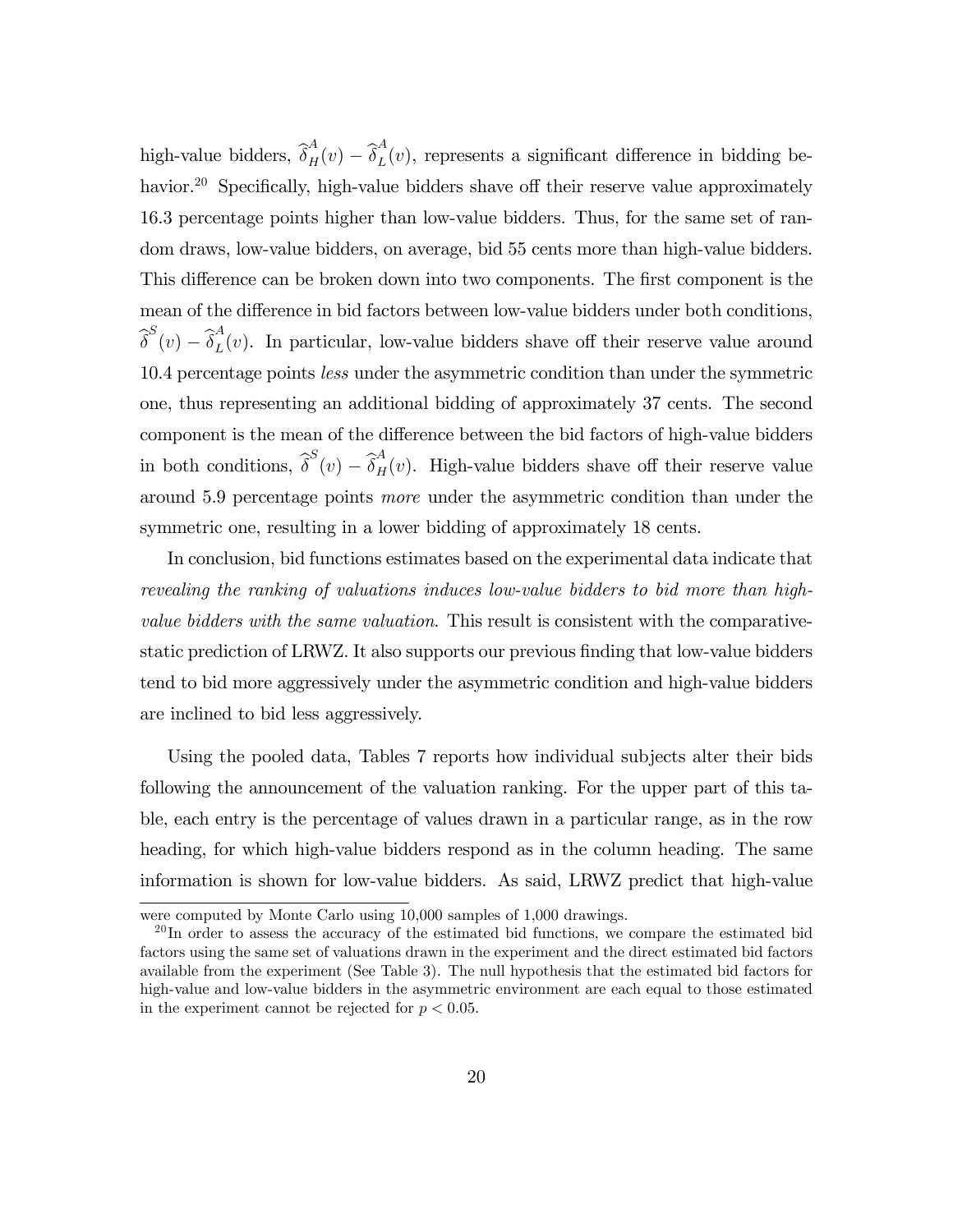|                 | <b>Bids</b>       |                   |                   |  |  |
|-----------------|-------------------|-------------------|-------------------|--|--|
| Valuation Range | $b_H(v) < b_S(v)$ | $b_H(v) = b_S(v)$ | $b_H(v) > b_S(v)$ |  |  |
| 6 > v > 4       | 52.5%             | 19.9%             | 27.6%             |  |  |
| 4 > v > 0       | 57.9%             | 21.2%             | 20.9%             |  |  |
| 6 > v > 0       | $54.9\%$          | $20.5\%$          | 24.6%             |  |  |
| Valuation Range | $b_L(v) < b_S(v)$ | $b_L(v) = b_S(v)$ | $b_L(v) > b_S(v)$ |  |  |
| 6 > v > 0       | 13.7%             | 22.2%             | 64.1%             |  |  |

Table 7: Effects of Valuation Ranking Information on Bidders' Bids

bidders will raise their bids for valuations above 4 and keep them the same for valuations below or equal to 4. As shown in Table 7, a sizable proportion of high-value bidders decrease their bids over the whole support (54.9%), which can be counted as violations of the comparative-statics predictions. For valuations above 4, the proportion of violations is even larger: 52.5% decreasing their bids and 19.2% bidding the same. For valuations below 4, the proportion of violations is also larger: 57% decreasing their bids and 20.9% increasing their bids. The same model predicts that low-value bidders will raise their bids. As shown in the same table, low-value bidders increase their bid in 64.1% of the observations, with large majority of deviations from this prediction  $(22.2\%)$  involving no change in bids.<sup>21</sup>

In conclusion, low-value bidders seem in general to obey dominance by bidding higher. Meanwhile, there is an indication of a larger variation in the response of highvalue bidders than in that of low-value bidders. This result could be attributed to the greater complexity of bidding strategies for high-value bidders once information is released. For low-value bidders, the obvious response to such information is to increase their bids in order to increase the probability of obtaining the object. For high-value bidders, the response is less obvious: Once high-value bidders are aware of their strong position, they might either be reluctant to take on the risk of submitting

<sup>&</sup>lt;sup>21</sup>Kagel *et al.* (1987) found that a large percentage of bidders increase their bids after a public signal was revealed (67%), while a large majority of deviations from this prediction involved no change in bids (between 17% and 27%).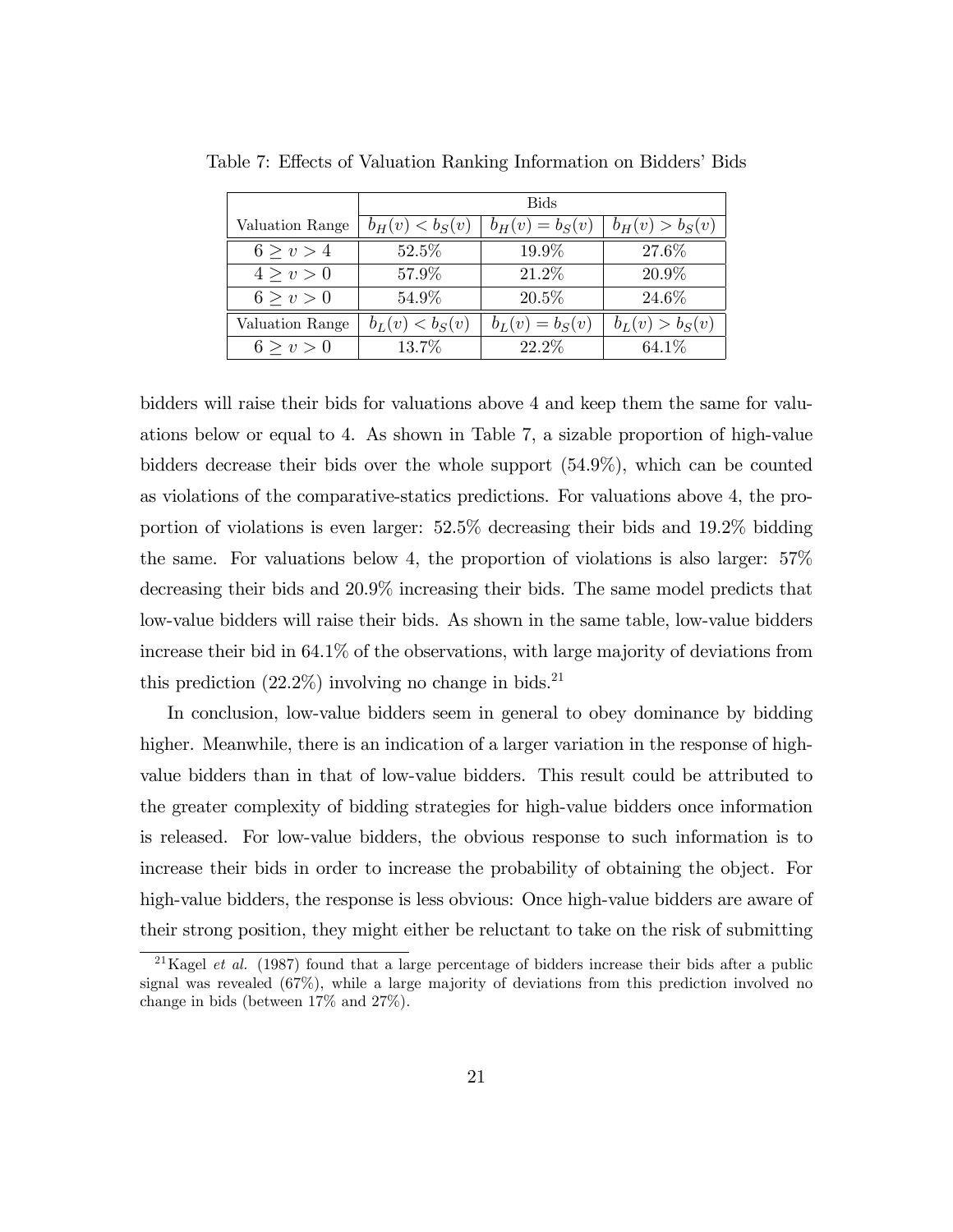|                | Estimates     |                                 |            |                        |           |                        |
|----------------|---------------|---------------------------------|------------|------------------------|-----------|------------------------|
| Probability    | ⌒<br>$\alpha$ | $\widehat{s}(\widehat{\alpha})$ |            | $\widehat{s}(\beta_1)$ | ມດ        | $\widehat{s}(\beta_2)$ |
| $P(b_S > b_H)$ | $1.834***$    | 0.422                           | $-0.198*$  | 0.079                  | $0.610*$  | 0.261                  |
| $P(b_L > b_S)$ | $-0.903**$    | 0.285                           | $0.695***$ | 0.087                  | $0.633**$ | 0.244                  |
| $\cap$ $\cap$  |               | $\cap$ $\cap$                   |            |                        |           |                        |

Table 8: Probability of Modifying Bidding Behavior

 $H_0$ :  $\beta = 0.0$  or  $H_0$ :  $\alpha = 0.0$ 

Reject  $H_0$  for \*:  $p < 0.05$ , \*\*:  $p < 0.01$  or \*\*\*:  $p < 0.001$ 

lower bids because of low-value bidders' more aggressive bidding behavior or be willing to take such a risk in hopes of increasing their average payoff.<sup>22,23</sup> This behavior do not change over time. However, the probability of a high-value bidder decreasing her bids is positively correlated and significant with respect to a similar action in a previous period. Table 8 reports the estimates of the probability that a high-value bidder decreases her bid after information is released:  $P(y_{it} = 1) = F(\alpha + \beta_1 v_{it} + \beta_2 y_{it-1}),$ where  $F(z_i) = \frac{1}{1+e^{-z_i}}$  is the cumulative logistic distribution function;  $y_{it} = 1$  means that a bid was reduced,  $b_{it}^{S} > b_{it}^{H}$ ,  $v_{it}$  is the player i's valuation in period t; and  $y_{it-1}$ is a dummy equal to one when bidder  $i$  decided to reduce or keep the same bid in the previous period she was a high-value bidder. Similar results are found for low-value bidders, when the dependent variable is equal to one if the bid has been increased,  $b_{it}^L > b_{it}^S$ . The positive sign of  $\hat{\beta}_2$  indicates that a high-value (low-value) bidder tend to decrease (increase) her bid more frequently when she had taken the same choice in a previous period acting in the same role. As it is shown below, high-value (low-value) bidders' behavior seemed to be reinforced by the fact that by decreasing (increasing) their bids, they could improve their average payoff conditional on winning.

 $^{22}$ This kind of mixed response for high-value bidders is observed at individual level too. The frequency mode for high-value bidders decreasing their bids is 0.50. For low-value bidders, the frequency mode of increasing their bid is 1.

 $^{23}$ At the end of the sessions, subjects were asked to write down what their bidding strategies were once they learned their positions as either high-value bidder or low-value bidder. Most of answers were as follow: "If I was a low I raised my bid. While, if I was a high I lowered my bid." Just a few participants indicated an apparently more sophisticated reasoning: "Once I knew I was a high bidder, I usually lowered my bid. Sometimes I highered (sic) it because I knew the other person knew they were a low bidder, so they might also increase their bid."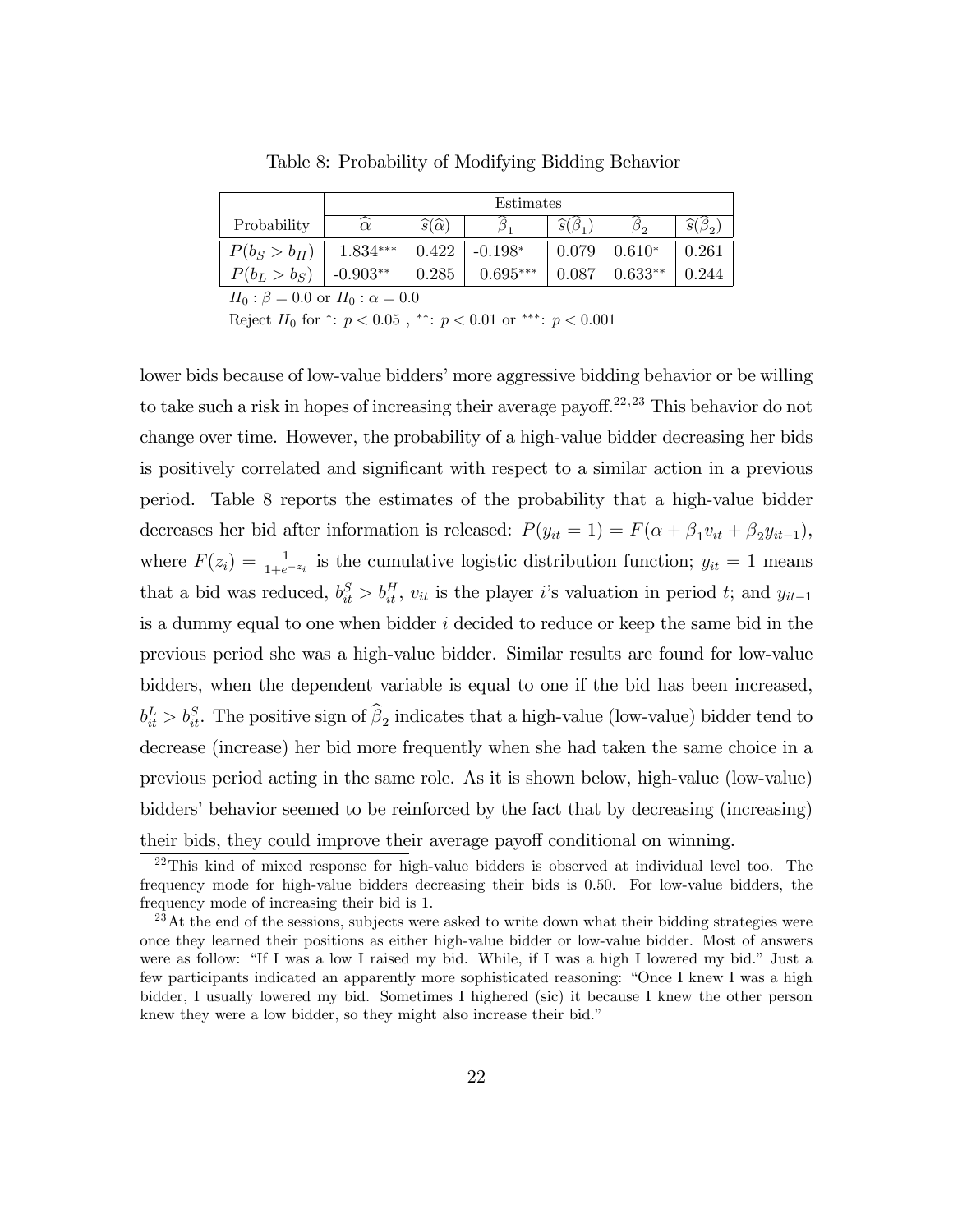| Overbidding                            | Estimates          |                                 |             |                        |            |                        |
|----------------------------------------|--------------------|---------------------------------|-------------|------------------------|------------|------------------------|
| Factor                                 | $\widehat{\alpha}$ | $\widehat{s}(\widehat{\alpha})$ | υ1          | $\widehat{s}(\beta_1)$ | $\rho_{2}$ | $\widehat{s}(\beta_2)$ |
| $\lambda_S$                            | $0.187***$         | 0.013                           | $-0.015***$ | 0.003                  | $0.063***$ | $\,0.019\,$            |
| $\wedge_L$                             | $-0.026$           | 0.021                           | $0.026***$  | 0.005                  | $-0.004$   | 0.030                  |
| $\widehat{\phantom{1}}$<br>$\lambda$ H | $0.362*$           | 0.081                           | $-0.043**$  | 0.015                  | $0.322*$   | $\,0.096\,$            |

Table 9: Overbidding Factor

 $H_0$ :  $\beta = 0.0$  or  $H_0$ :  $\alpha = 0.0$ 

Reject  $H_0$  for  $\text{*}:$   $p < 0.05$ ,  $\text{*}:$   $p < 0.01$  or  $\text{**}:$   $p < 0.001$ 

#### 4.2 Do bidders bid at equilibrium?

The baseline of the comparative-static predictions in LRWZ is what risk-neutral, fully rational bidders bid under the symmetric condition. Well known pattern of bidding above RNNE in first-price independent private value auctions is replicated here, as well as for the high-value bidders in the asymmetric condition. The overbidding factor,  $\lambda_i = \frac{b_i(v) - b_i^*(v)}{v_i}$  $\frac{-b_i(v)}{v_i}$ ,  $i =$ L,H,S, is the relative deviation of the actual bid with respect to the RNNE bid. The mean of the overbidding factor under the symmetric condition is 15.6 percentage points more than the RNNE response, which represents 44 cents. Under the asymmetric condition, the mean of the overbidding factor for high-value bidders is around 8.0 percentage points more than the RNNE response, which represents 27 cents. The proportions of bids above the RNNE are 82.6 and 68.9 percent, respectively.<sup>24</sup> Although a significant proportion of low-value bidders bid above the RNNE (67.8 percent), the overbidding factor is 1.6 percentage points, which is not significantly different from zero.<sup>25</sup> This percentage difference represents  $9 \text{ cents.}^{26}$ 

<sup>&</sup>lt;sup>24</sup>Using a one-tailed binomial test statistic on the observed bids compared with the theoretical bids, the null hypothesis that the proportion of actual bids above the RNNE is lower than or equal to 50 percent is rejected for all auction markets within each information condition for  $p < 0.01$ .

 $^{25}$ This is confirmed by a one-tailed Kolmogorov-Smirnov test on observed bids against theoretical bids at every period.

 $26F$  For the single-auction markets, a pattern of overbidding behavior is found under the symmetric condition. Under the asymmetric condition, a similar pattern is found for high-value bidders, while not for low-value bidders.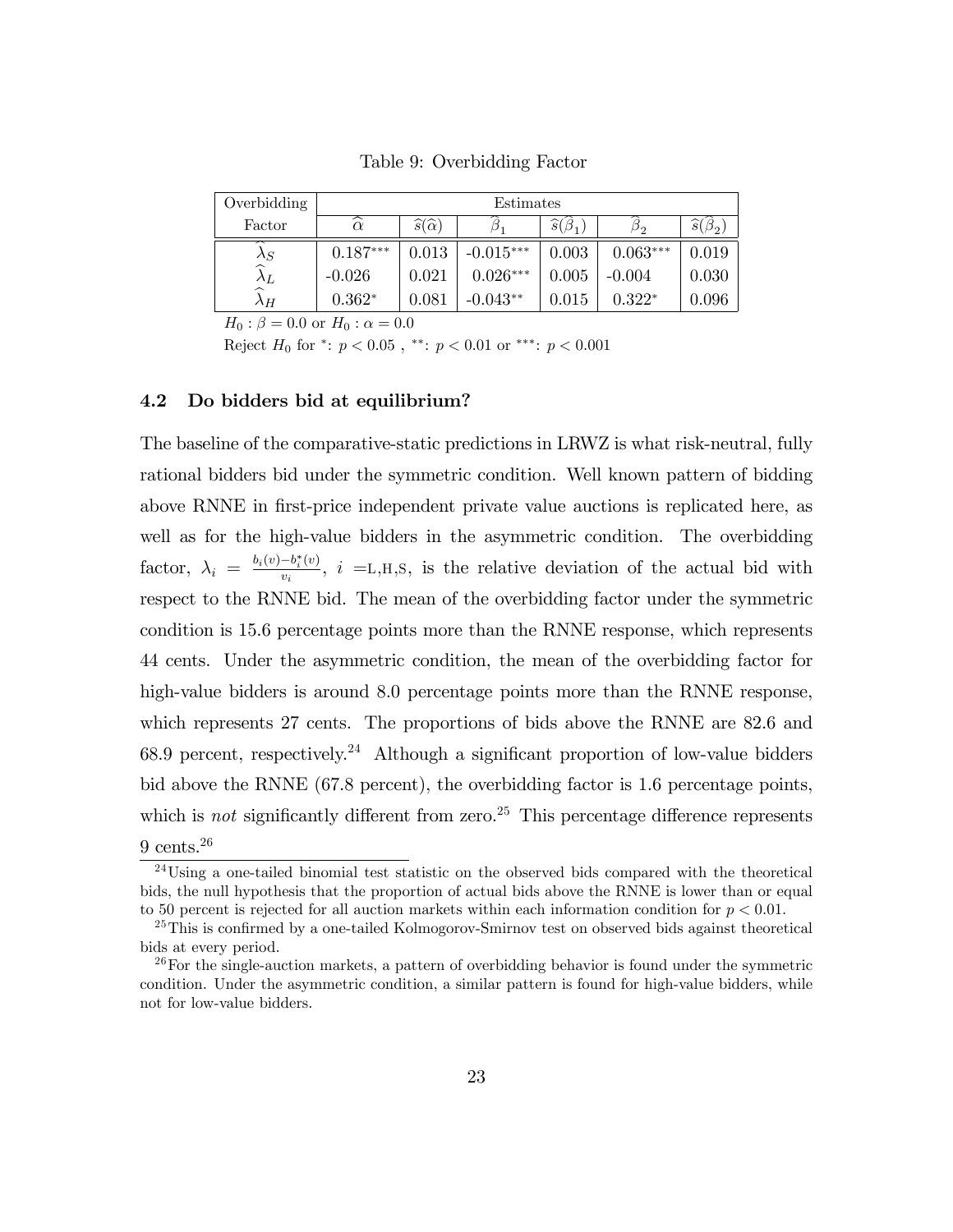The comparative-statics predictions have been derived in a static framework focusing on equilibrium behavior. However, often it takes quite some time for an equilibrium to emerge and repeated interaction gives subjects a change to experiment in order to make better choices. Experimental results indicate that bidding behavior for the symmetric bidders and for the high-value bidders move respectively toward each of the RNNE over time. In contrasts, low-value bidders' bidding behavior do not change over time. Using the pooled data, Table 9 reports the estimates of the following specification:  $\lambda_{it} = \alpha + \beta_1 v_{it} + \beta_2 per_t$ , where  $\lambda_{it}$  is the player *i*'s overbidding factor at period t,  $v_{it}$  is the player is valuation in period t, and per is the inverse of the time period,  $per = \frac{1}{t}$  $\frac{1}{t}$ <sup>27,28</sup> The time trend coefficient,  $\beta_2$ , is significant for both symmetric bidders and high-value bidders with a positive coefficient value indicating lower bidding over time. However, they seem to converge at lower rates, keeping bidders bounded away from the RNNE. By the last period, the mean of the overbidding factor under the symmetric condition is 16.7 percentage points more than the RNNE response, which represents 40 cents. Under the asymmetric condition, the mean of the overbidding factor for high-value bidders is around 5.4 percentage points more than the RNNE response, which represents 17 cents by the same period. Finally, the time trend coefficient is not significant for low-value bidders.

The risk-averse Nash equilibrium (RANE) model has been considered as alternative way to accommodate the experimental data because there is a significant number of subjects bidding above the RNNE response (See, for example, Cox,.Smith and Walker,  $1988.$ )<sup>29</sup> The intuition behind this consideration is that aversion toward risky

 $27$ Compared to a linear adjustment, this non-linear specification is superior since it allows a more rapid adjustment and convergence to a stady state behavior. Actually, I could not reject the null hypothesis that the convergence in time is non-linear for the symmetric bidders and for the high-value bidders.

 $^{28}$ To account for individual agent variability, I used a random effect model. For these estimations, the fixed effect estimates do not differ significantly from the random effect estimates.

 $^{29}$ There has been a long discussion about the relevance of risk attitude in the context of the firstprice auction to explain deviations from the RNNE. Readers interested should look at Kagel (1995) extensive review of the different positions on this particular issue and the interchange on Harrinson (1989) that took place in the December 82 issue of the American Economic Review.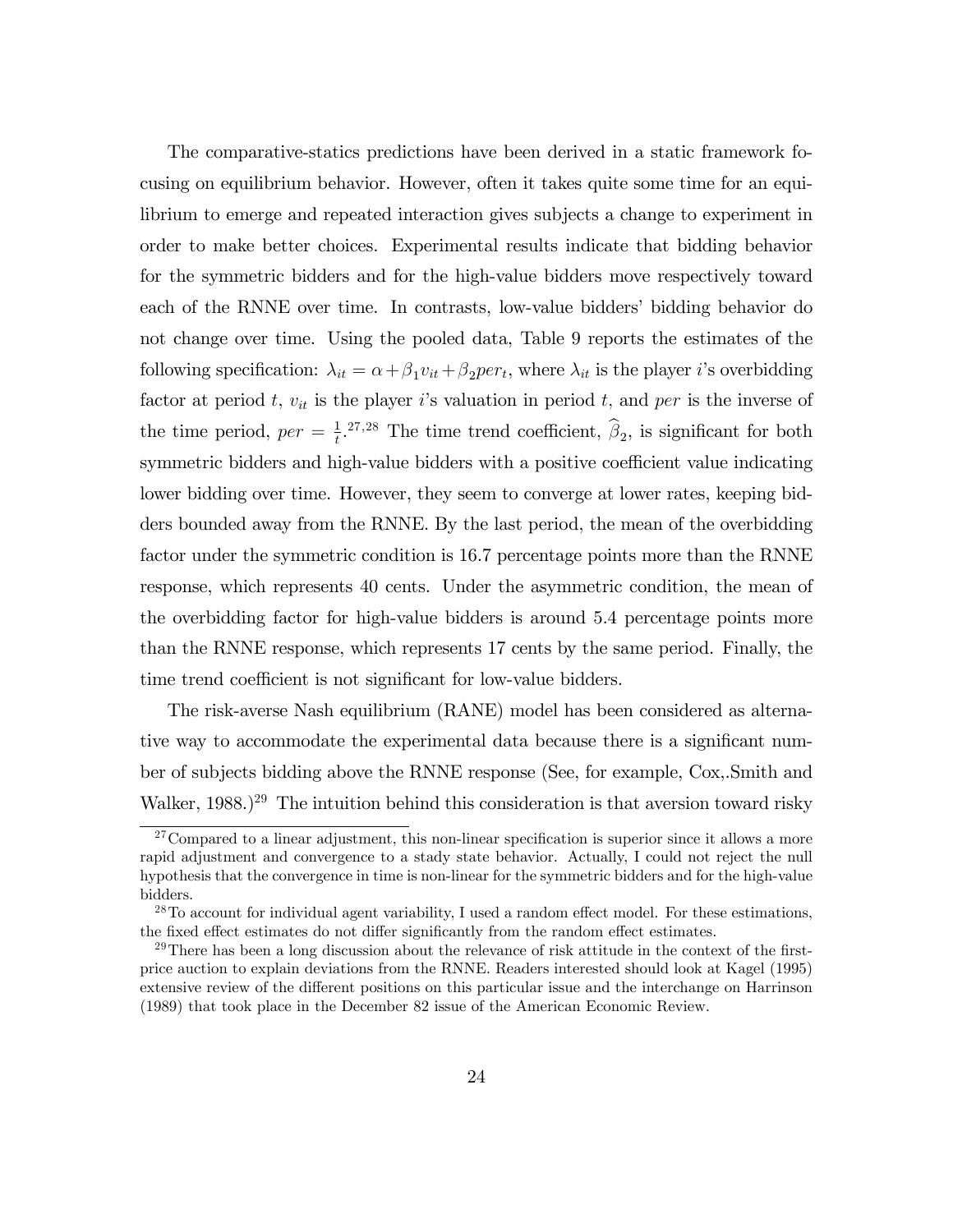situations (the risk of not getting the object) would induce a more aggressive behavior. Following the same intuition for our benchmark model, the introduction of a risky parameter (assuming that the individual parameters are stable across different informational environments) would induce an even more aggressive bidding behavior than the one predicted from the risk-neutral model since now high-value bidders would like to reduce more the risk of losing the object knowing that low-value bidders would like to win the object more eagerly.<sup>30</sup> Therefore, the aversion toward risk should induce the same changes in behavior as predicted by the risk-neutral model. Thus, given the observed changes in behavior, the consistent pattern of overbidding behavior would not be fully consistent in our case with the idea of risk averse bidders since risk aversion would induce a more aggressive bidding behavior of both bidders after information revelation for a given parameter of risk aversion.<sup>31</sup>

$$
l'(b) (h(b) - b) = rl(b)
$$

$$
h'(b) (l(b) - b) = r(h(b) - l(b))
$$

$$
h(0) = l(0) = 0
$$

$$
\exists b^* \in [0, 6] \text{ such that } h(b^*) = l(b^*) = 6
$$

where  $r(< 1)$  is the risk aversion coefficient, being the same for every bidder, and  $l(\cdot)$  and  $h(\cdot)$  are the inverse bid functions of  $b_L$  and  $b_H$ , respectively. By l'Hôpital's Rule,  $h'(0) = 1+r$  and  $l'(0) = \frac{(1+r)^2}{(1+2r)}$  $\frac{(1+r)}{(1+2r)}$ . Notice that if  $r$  decreases, the slopes of the bid functions close to zero would increase, implying a more aggressive behavior.

<sup>31</sup> Actually, a risk-loving behavior (i.e., a risk parameter greater than one,  $r > 1$ ) would induce changes in behavior in the opposite direction since now  $h'(0) > 2$ . Thus, a high-value bidder would be willing to reduce her bid:

Another relevant question is whether the revelation of information about the ranking might affect subjects' attitudes toward risky situations. The answer to this question goes beyond the original goal of this research paper. There are other papers where a similar question has been addressed using different institutions (Isaac and James, 2000.)

 $30$ This can be checked introducing a coefficient of relative risk aversion into the system of differential equations presented by LRWS and working out the numerical solution for a given set of parameter. Under the assumptions that the underlying distribution of valuations is uniform and that both agents are risk averse, both agents maximization problems can be reduced to the following differential equation system by the first order necessary conditions: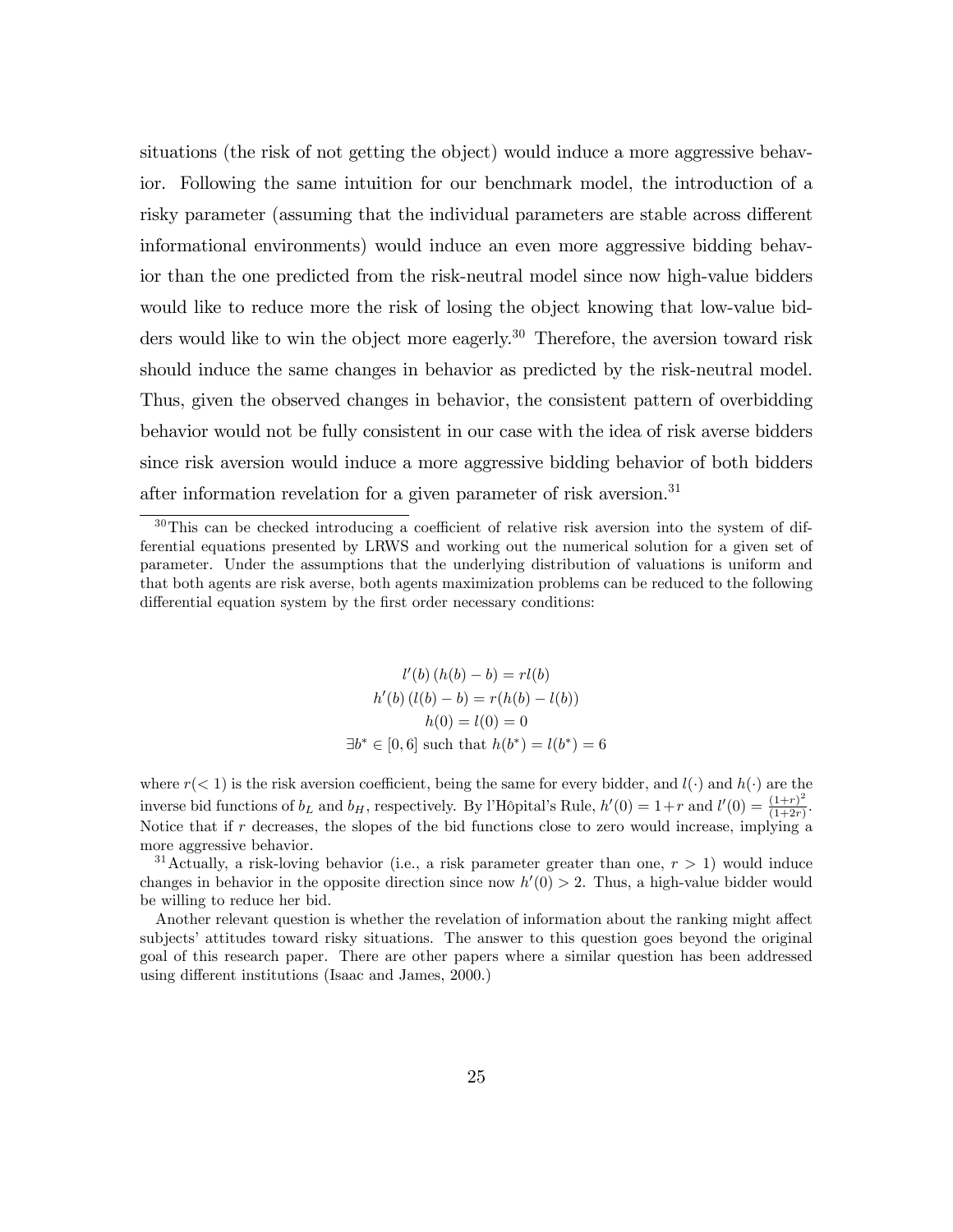| <b>Bid Functions</b>                     |       | Seller                  | High-Value              |         | Low-Value               |         |
|------------------------------------------|-------|-------------------------|-------------------------|---------|-------------------------|---------|
| Comparison                               | Stat. | Revenue                 | Payoff                  | Pr[Win] | Payoff                  | Pr[Win] |
| $\widehat{b}_H(v)$ vs $\widehat{b}_L(v)$ | Mean  | 2.366                   | 1.322                   | 0.773   | 0.205                   | 0.227   |
|                                          | s.e.  | $(2.78 \times 10^{-4})$ | $(2.82 \times 10^{-4})$ |         | $(1.26 \times 10^{-4})$ |         |
| $b_S(v)$ vs $b_L(v)$                     | Mean  | 2.556                   | 1.251                   | 0.848   | 0.1439                  | 0.152   |
|                                          | s.e.  | $(2.93 \times 10^{-4})$ | $(2.25 \times 10^{-4})$ |         | $(1.12 \times 10^{-4})$ |         |
| $b_H(v)$ vs $b_S(v)$                     | Mean  | 2.290                   | 1.564                   | 0.908   | 0.130                   | 0.092   |
|                                          | s.e.  | $(2.60 \times 10^{-4})$ | $(2.37 \times 10^{-4})$ |         | $(1.38 \times 10^{-4})$ |         |

Table 10: Estimated Bid Functions Comparison: Numerical Results

Note: Valuations were drawn from the common support of the bid functions. Mean and standard error were computed by Monte Carlo using 10,000 samples of 1,000 drawings.

#### 4.3 Do bidders profitably deviate?

The question to be addressed next is whether there exist monetary incentives for high-value bidders to decrease their bids rather than increase them (or at least keep them approximately the same). In order to check whether such incentives exist, I check whether high-value bidders increase their average payoff by bidding based on the estimated bid function,  $\hat{b}_H(v)$ , rather than continuing to use the estimated bid function previous to the revelation of the ranking,  $\widehat{b}_S(v)$ .

In Table 10, the first row displays the results of a Monte Carlo experiment in which high-value bidders bid against low-value bidders, with both groups bidding based on the estimated response functions  $\widehat{b}_H(v)$  and  $\widehat{b}_L(v)$ , respectively. The second row indicates results of a similar numerical experiment in which high-value bidders based their bids on the estimated response before the ranking was revealed,  $\hat{b}_S(v)$ . Table 10 displays, for each comparison, the seller's expected revenue, the bidder's expected monetary payoff conditional on winning and the probability of winning the item.

The numerical results of Table 10 indicate that, if high-value bidders were using the bid function previous to the revelation of the ranking,  $\hat{b}_S(v)$ , the unconditional average payoff would drop from \$1.70 to \$1.48 per auction (by around 23 cents per auction); meanwhile, the probability of winning the item would increase from 0.77 to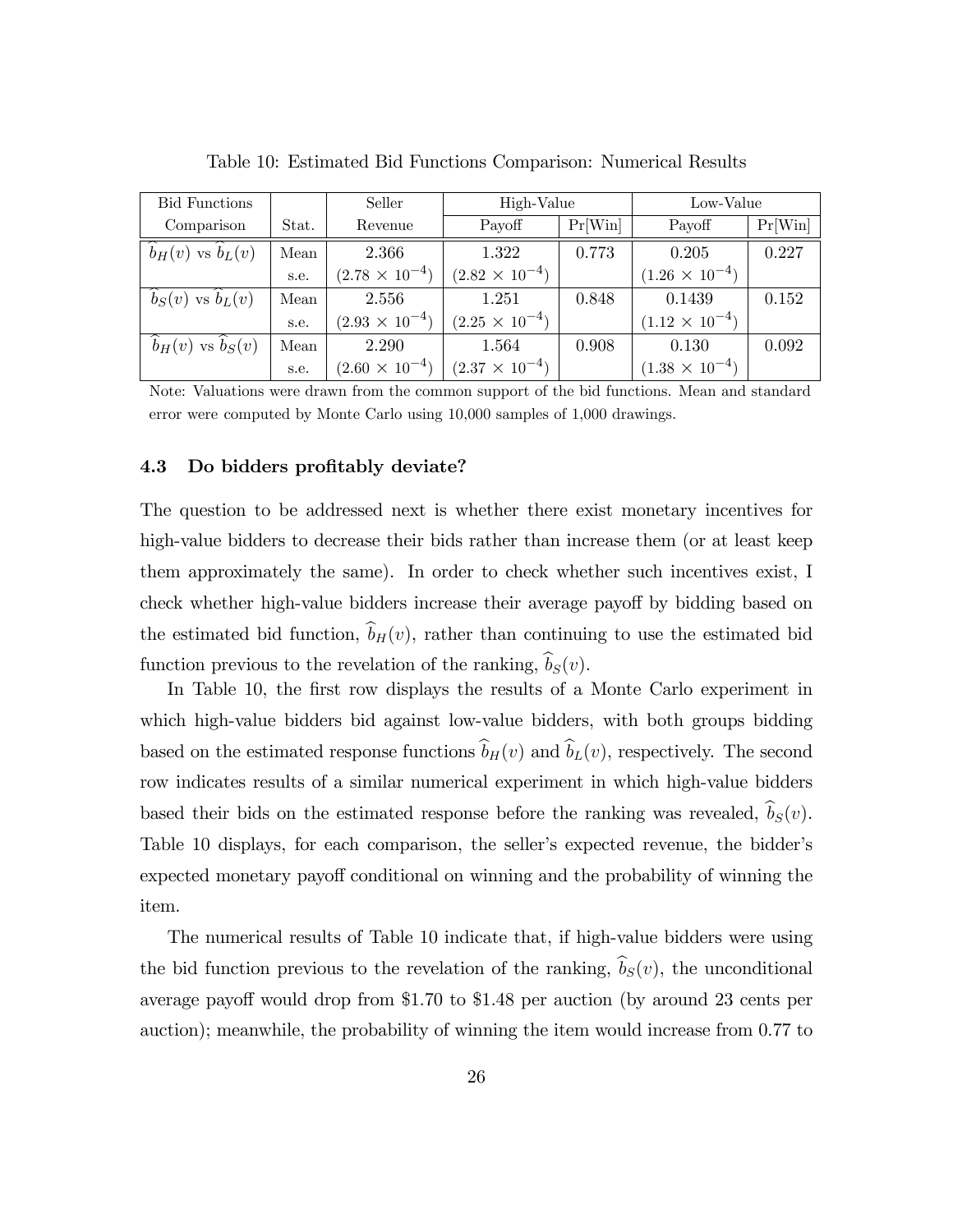0.85. As result, their average payoff, conditional on winning, would fall by around 7 cents per auction. Therefore, it is better for high-value bidders to reduce their bids, which in fact is what they do.

For low-value bidders, the question is whether it is better to increase their bids based on the estimated bid function,  $\hat{b}_L(v)$ , rather than continuing to use the estimated bid function prior the revelation of the ranking,  $\hat{b}_S(v)$ . The third row of Table 10 reports results of a numerical experiment in which low-value bidders bid based on the estimated response before the revelation of the ranking,  $\hat{b}_S(v)$ , but high-value bidders based their bids on the estimated bid function after information is revealed,  $\hat{b}_H(v)$ . Comparing the numerical results of the first and the third rows in Table 10, it is clear that, if low-value bidders were bidding using the bid function previous to the revelation of the ranking,  $\hat{b}_S(v)$ , they would suffer a reduction in their average payoff conditional on winning (of around 7 cents per auction).

As general conclusion, it can be claimed that each group of bidders improves the average monetary payoff per auction by properly deviating after information is released. In particular, the revelation of the ranking provides incentives for highvalue bidders to decrease their bids and to obtain additional benefits. However, this behavior can be explained either as a failure to take into account low-value biddersí response to the revelation of the ranking and/or as a consequence of increasing her eagerness to take advantage of her comfortable position to increase her profits.

#### 4.4 High-Value Bidders' Behavior: An Ex-Post Analyses

In the previous sections, we have observed that high-value bidders tend to reduce their bids after information is released. Although high-value bidders tend to properly deviate improving the average monetary payoff per auction, they keep bidding above the RNNE. The goal of this section is to try to reconcile these experimental results. With this in mind, I have defined a bidding strategy which might involve less rationality than what theory claims. A plausible strategy should reflect high-value buyers incentives to reduce their bids after information is being revealed and still tend to bid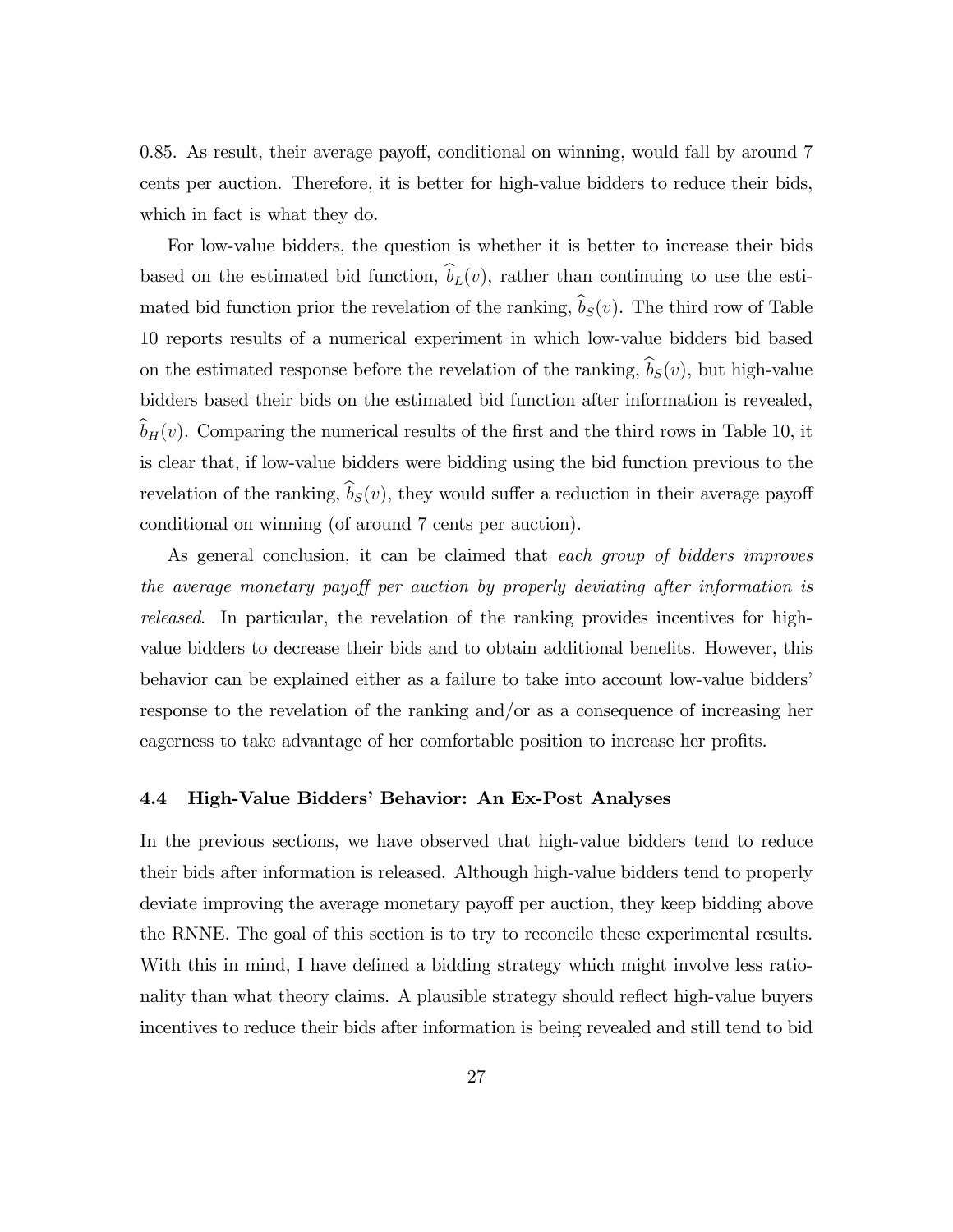above the RNNE.

Let's consider a risk averse bidder that maximize with respect to the other bidder empirical bid function:  $b_j = \alpha v^{\beta}$ . This yields the following bidding response:<sup>32</sup>

$$
b_{i_r}(v; r, \beta_j) = \frac{v}{1 + \beta_j r}
$$

where r is the coefficient of risk aversion for player i and  $\beta_j$  is the coefficient of responsiveness for the competing bidder j. Notice also that  $b_{i_r}$  is a decreasing function with respect to  $\beta_j$ . So bidder i becomes less aggressive if the competing bidder j becomes more responsive. The specification of  $b_{i_r}$  is consistent with the fact that the estimations of  $b_S$  and  $b_H$  are highly linear with respect to valuations. Assuming that r does not change across informational environments, I check whether the beta estimate for the low-value bidders,  $\beta_L$ , is greater than the same estimate for the symmetric bidders,  $\beta_S$ ,  $(\beta_L > \beta_S)$  when  $b_S > b_H$ . Using a test for the difference between two means of independent samples, we can reject the null that  $\beta_L \leq \beta_S$  for  $p < 0.0132$ . Therefore, if we consider the increment of the beta coefficient as an expression of the bidder  $j$  increasing eagerness to get the object, bidder  $i$  should be decreasing her bid and still bidding above the RNNE conditional on having the higher valuation than bidder j.

$$
l'(b) (h(b) - b) = rl(b)
$$

$$
h(0) = l(0) = 0
$$

<sup>&</sup>lt;sup>32</sup>Under the assumptions that the underlying distribution of valuations is uniform, that agents are risk averse, and that agents perceive the empirical bid function from a competing bidder  $j$ , a bidder i maximization problem (for the symmetric case and for high-value bidders) can be reduced to the following differential equation by the first order necessary condition:

where  $r(< 1)$  is the risk aversion coefficient, being the same for every bidder, and  $l(\cdot)$  and  $h(\cdot)$  are the inverse bid functions for bidder j,  $b_j = \alpha v^{\beta}$ , and for bidder i,  $b_i$ , respectively. Since it was not perceived a ceiling in bidding, I do not impose any restriction in the upper bound of the distribution.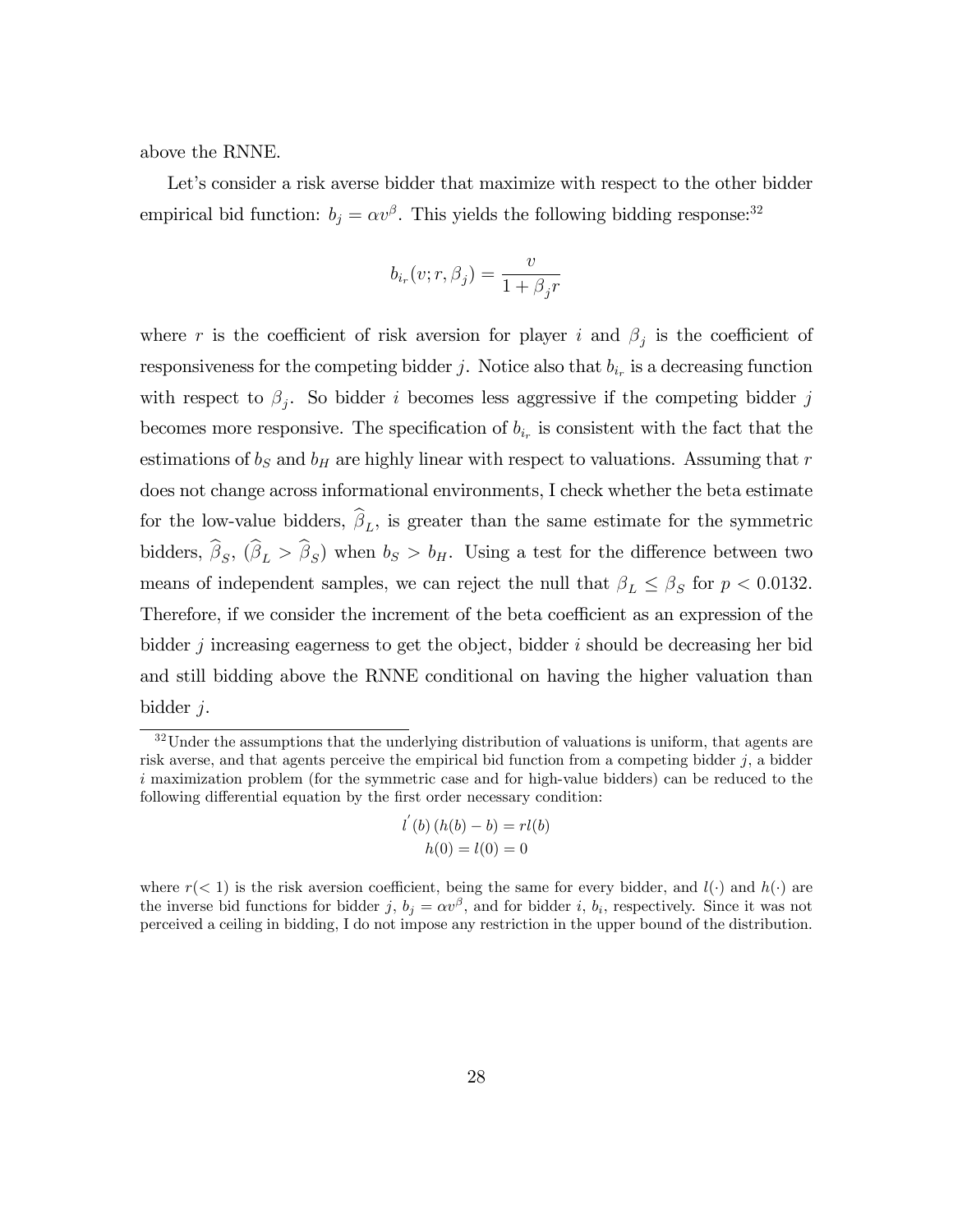|                   | Symmetric | Asymmetric |
|-------------------|-----------|------------|
|                   | Condition | Condition  |
| <b>Statistics</b> | $p_S$     | $p_A$      |
| Mean              | 2.610     | 2.572      |
| s.e.              | (0.037)   | (0.038)    |
| Median            | [2.655]   | [2.620]    |
| $a_{t}$           |           | $-2.049$   |
|                   |           | $-2.378$   |

Table 11: Effect of Ranking Information on Revenue

<sup>a</sup>: Matched Pairs t-test.  $H_0$ :  $p_A(b) \leq p_S(b)$ against  $H_1$ :  $p_A(b) > p_S(b)$ .

<sup>b</sup>: Matched Pairs Wilcoxon test.  $H_0$ :  $p_A(b)$ 

 $\leq p_S(b)$  against  $H_1: p_A(b) > p_S(b)$ .

\*: Reject  $H_0$  against  $H_1$  at  $p < 0.05$ .

#### 4.5 Expected Revenue and Efficiency

With the high-value bidders decreasing their bids, the enhanced revenue possibilities of the FPA with the ranking of valuations revealed no longer necessarily holds; rather it becomes an empirical question of whether high-value bidders' decreasing bids dominate low-value bidders' increasing bids after information is released.

Table 11 reports the mean, standard error and median of the observed price realization for each information condition. Each average price realization represents the observed seller's expected revenue for a particular information condition j:  $p_j$ ,  $j = s$ , A. According to LRWZ, seller's revenue expected to be higher under the asymmetric condition than under the symmetric condition  $(p_A > p_S)$ .

As noted in the statistics in Table 11, however, the mean of the selling prices under the symmetric condition (\$2.61) is slightly higher than under the asymmetric condition  $(\$2.57)$ . This observation is confirmed by a one-tailed Matched Pairs t-test statistic  $(t)$ , the result of which is displayed at the bottom of the same table. The null hypothesis that the price realization under the symmetric condition is larger than or equal to the price realization under the asymmetric condition could not be rejected,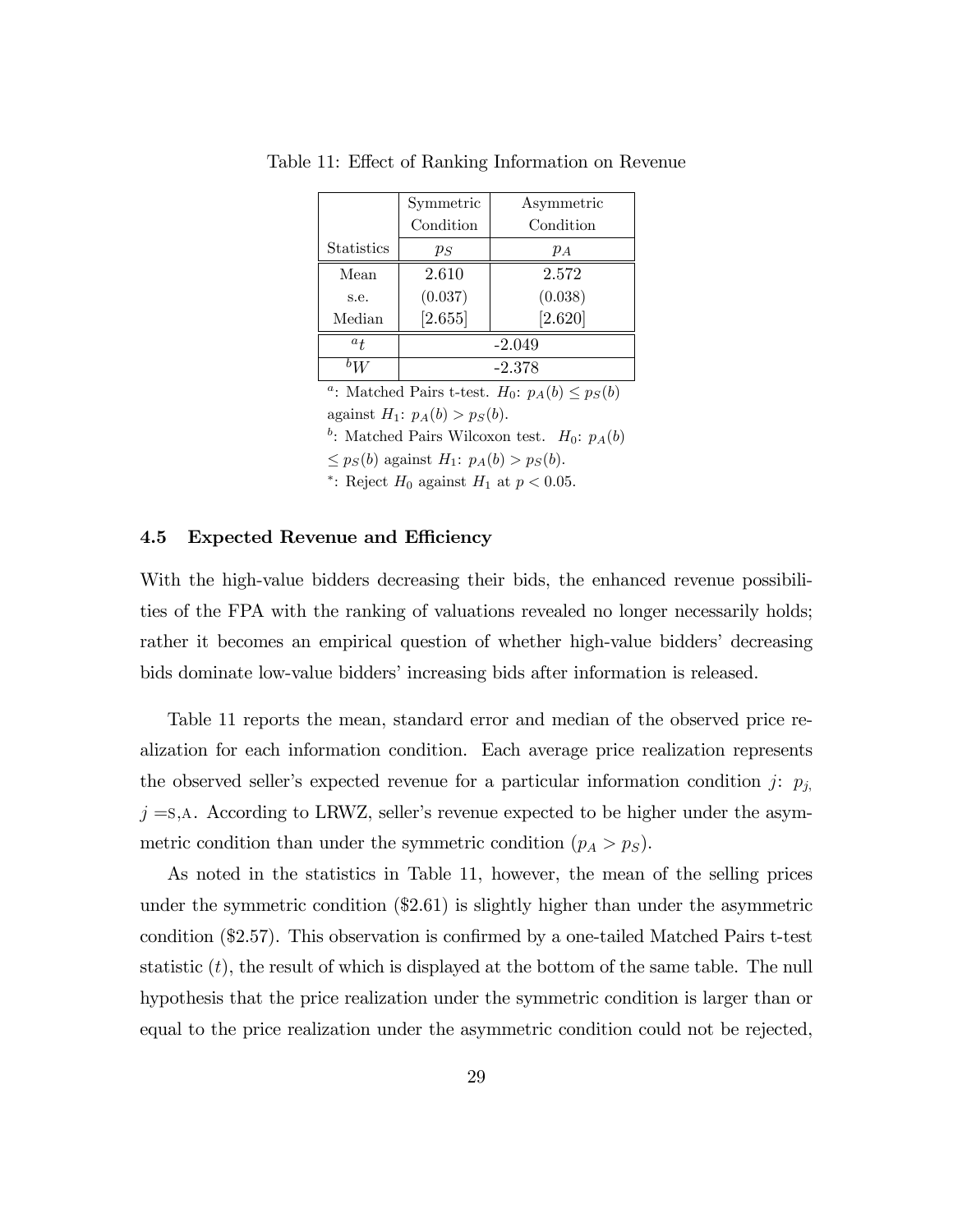|               | Symmetric | Asymmetric |  |
|---------------|-----------|------------|--|
| Concepts      | Condition | Condition  |  |
| $^{a}ME$      | 97.2      | 94.8       |  |
| $b_{POA}$     | [87.1]    | $[74.8]$   |  |
| ${}^cZ_{ME}$  | $2.376*$  |            |  |
| ${}^dZ_{POA}$ | $6.134*$  |            |  |

Table 12: Effect of Ranking Information on Efficiency

<sup>a</sup>: Mean Efficiency:  $ME = \frac{v_{winner}}{v_h} \times 100$ .

 $b$ : Percentage of Pareto-Optimal Allocations:  $POA$ .

<sup>c</sup>: Population Proportion test.  $H_0$ :  $ME_S \leq ME_A$ 

against  $H_1$ :  $ME_S(b) > ME_A$ .

<sup>d</sup>: Population Proportion test.  $H_0$ :  $POAs \le POA_A$ 

against  $H_1$ :  $POA_S(b) > POA_A$ .

\*: Reject  $H_0$  against  $H_1$  at  $p < 0.05$ .

showing that the seller's expected revenue does not always increases after information is released.<sup>33</sup>

In conclusion, the experimental data do not support the prediction that the seller's revenue increases after information about the ranking is released.<sup>34</sup> As discussed, this is due to a significant reduction of the high-value bidders' response under the asymmetric condition.<sup>35</sup>

Table 12 reports the following two measures of optimal allocation and economic efficiency: i) Pareto-Optimal Allocations (POA), reported as the percentage of ob-

<sup>&</sup>lt;sup>33</sup>Testing for every auction period, the null hypothesis that the price realization under the symmetric condition is larger than or equal to the price realization under the asymmetric condition could not be rejected in nineteen out of the twenty auction periods at  $p < 0.05$ .

 $34$ For the single-auction markets, the average price realization under the asymmetric condition is not higher than under the symmetric condition. This observation is confirmed by a one-tailed t-test. The null hypothesis that the price realization under the symmetric condition is larger than or equal to the price realization under the asymmetric condition could not be rejected for every auction period for  $p < 0.05$ .

<sup>&</sup>lt;sup>35</sup>Notice that due to the significant pattern of overbidding behavior, the average revenue for each information condition was significantly higher than the expected revenue at the risk-neutral equilibrium. For the dual-auction markets, the average price realization for the asymmetric (symmetric) condition was \$2.57 (\$2.61). Meanwhile, the expected revenue at equilibrium for the asymmetric (symmetric) condition was \$2.22 (\$2.00).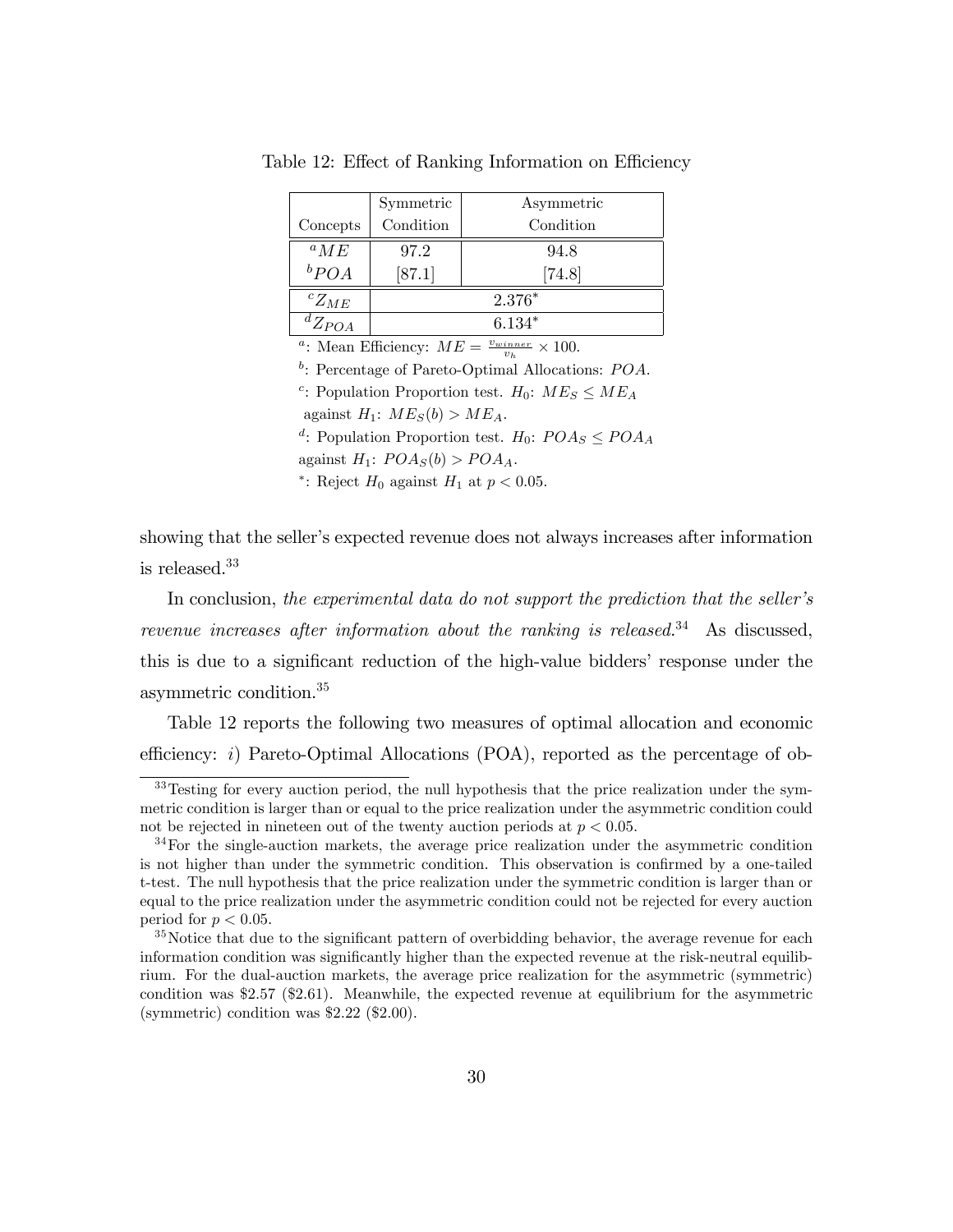jects given to the high-value bidder; and  $ii$ ) Mean Efficiency (ME), reported as the percentage of the maximal payoff that was generated as a result of the auction.<sup>36</sup> Since low-value bidders generally have a positive probability of obtaining the item, the percentage of efficient allocations was expected to be lower under the asymmetric condition than under the symmetric condition.

As seen in the calculations displayed in Table 12, the percentage of POA and ME are consistently higher under the symmetric condition than under the asymmetric condition. This result is due to the more aggressive bidding of the low-value bidders and to the less aggressive bidding of the high-value bidders under the asymmetric condition. In the same table, a one-tailed Population Proportion  $(Z)$  test statistic for each measure of optimal allocation is reported. The null hypothesis is rejected in favor of the alternative hypothesis that the efficiency under the symmetric condition is higher than under the asymmetric condition.<sup>37</sup>

In conclusion, the first-price auction is, in the aggregate, more efficient in the absence of information.<sup>38</sup> This result confirms the prediction about the reduction of the proportion of optimal allocations.<sup>39</sup>

## 5 Conclusion

A Örst-price private-values auction experiment was conducted in which the same two bidders had to bid for a single item in two markets and under two different

<sup>36</sup>A level below 100 characterizes unrealized gains from trade.

<sup>&</sup>lt;sup>37</sup>Testing for every auction period, the null hypothesis is rejected in favor of the alternative hypothesis that the efficiency under the symmetric condition is higher than under the asymmetric condition in nineteen of the twenty auction periods for  $p < 0.05$ .

 $38$ A result similar to the one obtained with the dual-auction markets was observed for the first-price auction efficiency under each information condition in the single-auction markets. The percentage of POA and ME are consistently higher under the symmetric condition than under the asymmetric condition. These results are consistent with the more aggressive behavior of low-value bidders and the less aggressive behavior of high-value bidders under the asymmetric condition as compared to the symmetric condition.

<sup>&</sup>lt;sup>39</sup>Notice that for the dual-auction markets, the actual proportion of optimal allocations for the asymmetric condition (74.80%) was higher than at the risk-neutral equilibrium (71.02%), but not for the symmetric, when the proportion of optimal allocations  $(87.14\%)$  was significantly lower than at equilibrium (100%).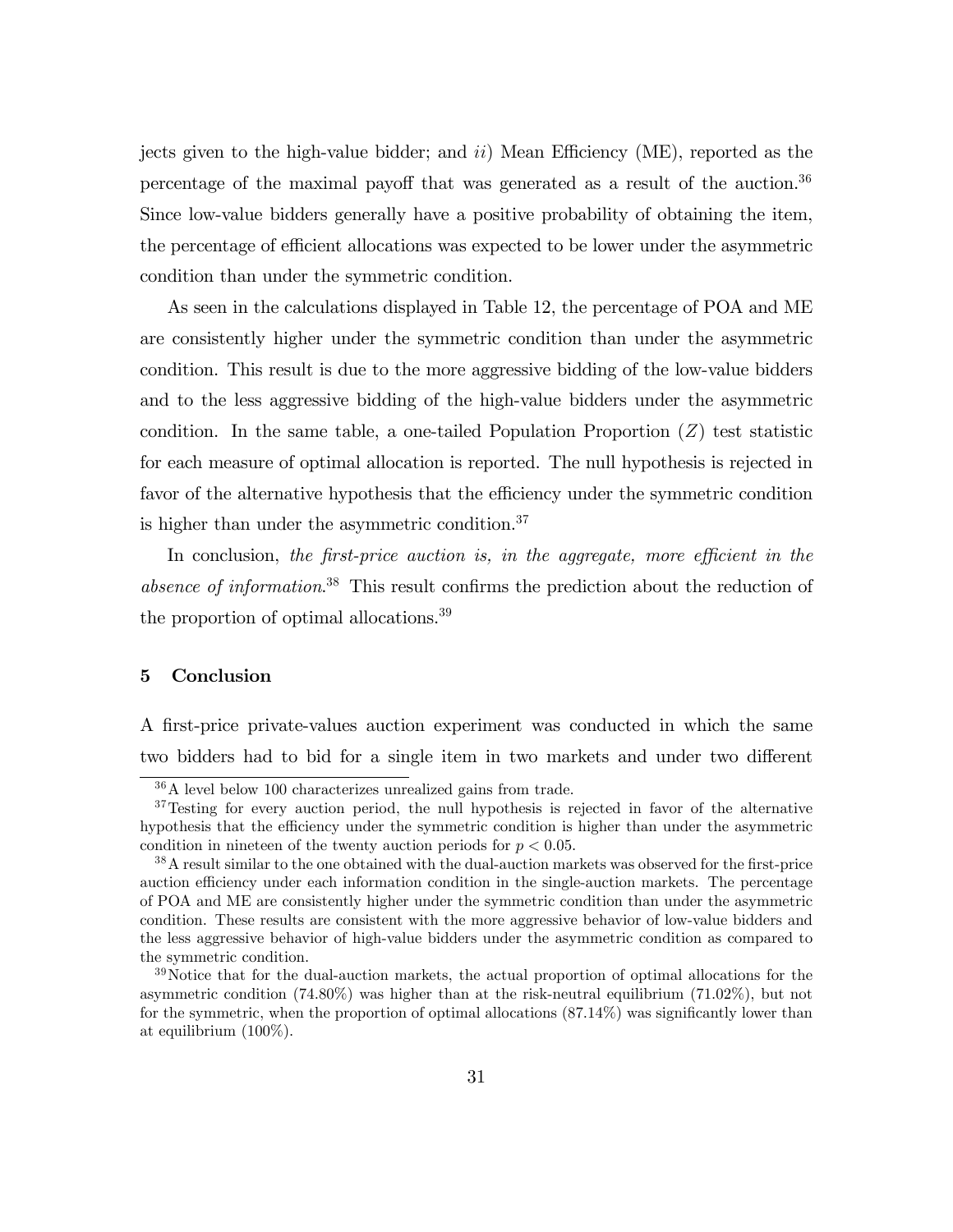information conditions. The purpose of this experiment was to examine the impact of information about the ranking of valuations on bidding behavior in first-price privatevalues auctions.

Experimental results indicate that, after information about the ranking of valuations was released, the two groups of bidders responded differently: As theory predicts, low-value bidders were inclined to bid more aggressively. Contrary to the theoryís prediction, high-value bidders tended to bid less aggressively. By properly deviating after information was revealed, each group of bidders improved their average payoff per auction. However, while the probability of low-value bidders winning the item increased, the probability of high-value bidders winning it decreased. Therefore, as expected, the proportion of efficient allocations decreased with respect to the FPA under the symmetric condition. Contrary to the predictions, seller's expected revenue did not increase on a regular basis because high-value bidders decreased their bids once information was released.

Based on theoretical predictions, it was expected that both groups of bidders would increase their bids once information is released. This expectation presumes strategic thinking from high-value bidders: i.e., once they are aware that low-value bidders need to increase their bids in order to obtain the item, high-value bidders will be reluctant to take on the risk of submitting lower bids. The baseline of this prediction is that riskneutral fully rational bidders bid under the symmetric condition. In the laboratory, however, bidders were observed bidding well above the risk-neutral equilibrium under the symmetric condition. Based on this, high-value bidders were willing to take on the risk of submitting lower bids and increase their expected payoff once information about the ranking was released. This behavior seemed to be reinforced by the fact that, by decreasing their bids and moving in the direction of the optimal responses, bidders could still improve their average payoff conditional on winning.

In order to reconcile these two experimental results, I consider a risk-averse bidder that perceive the empirical bid function of the competing bidder. The resultant strategy reflect high-value bidders' incentives to reduce their bids after information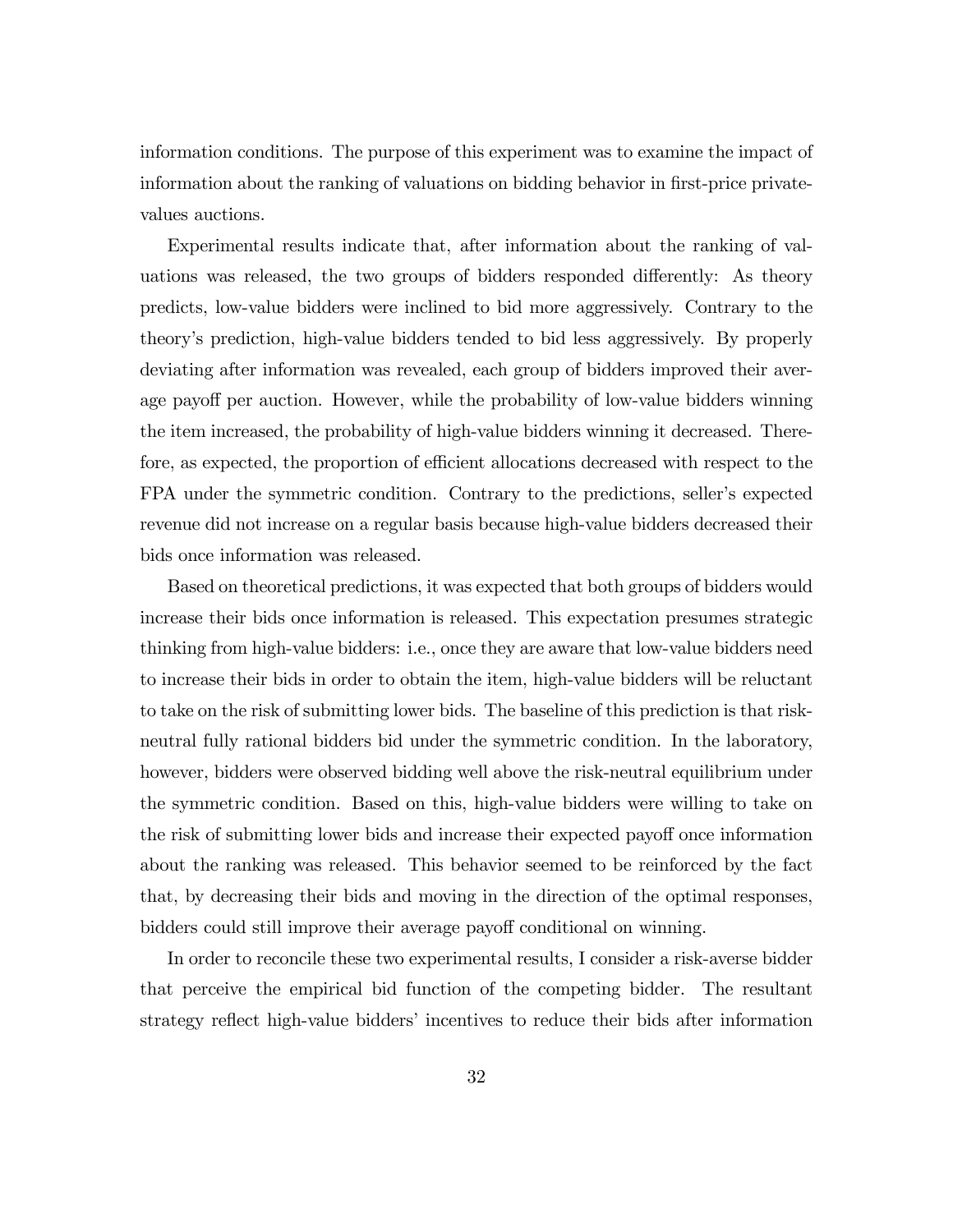is reveled and still tend to bid above the RNNE.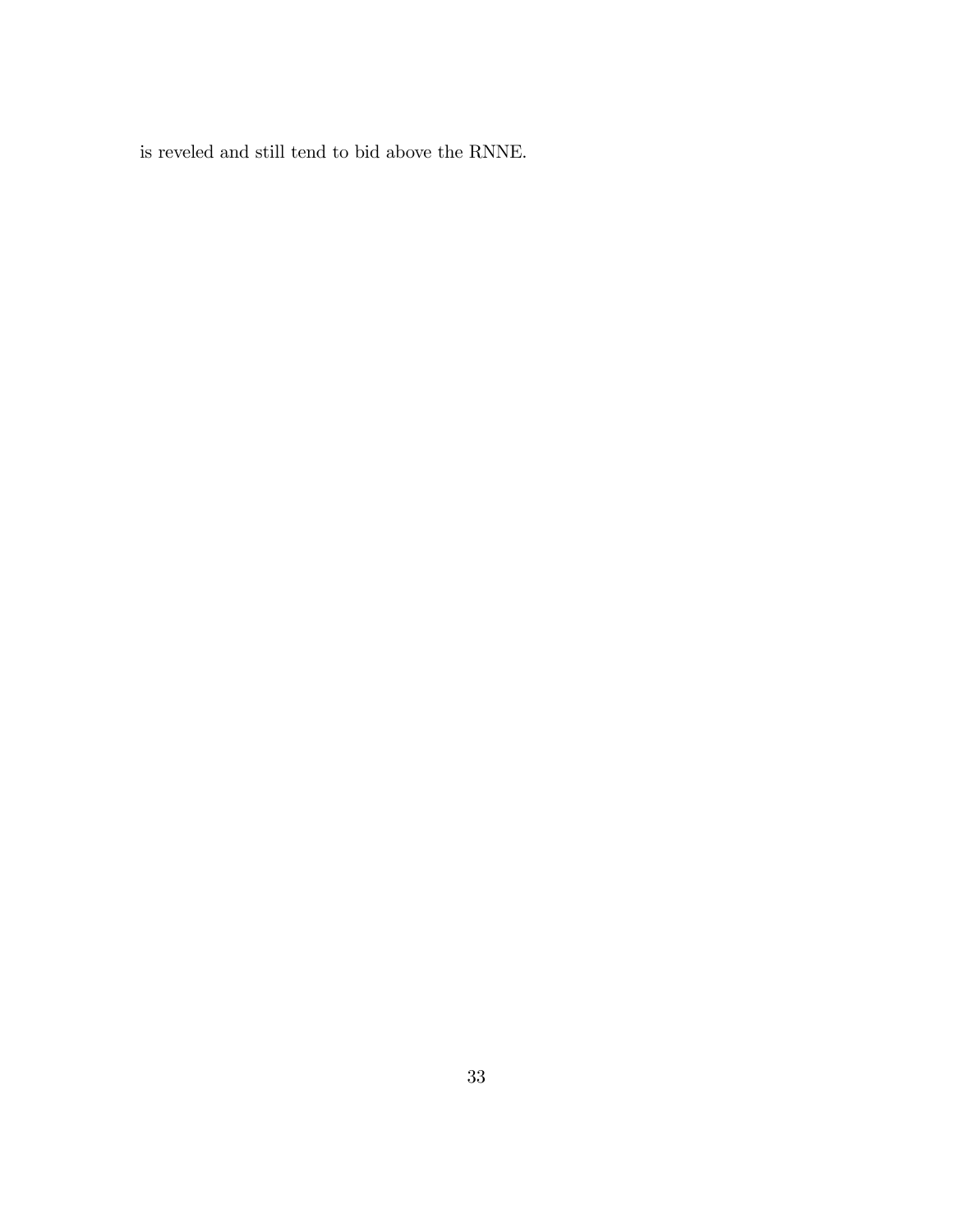## References

- [1] Athey, S. (2001) "Single Crossing Properties and the Existence of Pure Strategy Equilibria in Games of Incomplete Information," Econometrica, 69: 861-889.
- [2] Beard, T. R. and R. Beil (1994) "Do people rely on the self-interested maximization of others? An experimental test," Management Science, 40, 252-62.
- [3] Camerer, C.F. (2003), Behavioral game Theory: Experiments in Strategic Interaction, Russel Sage Foundation and Princeton University, New York.
- [4] Capra, M., J. Goeree, R. Gomez and C. Holt  $(2002)$ , "Learning and noisy equilibrium behavior in an experimental study of imperfect price competition," International Economic Review, 43, 613-36.
- [5] Coppinger, V. M., V. L. Smith, and J. A. Titus  $(1980)$ , "Incentives and behavior in English, Dutch and sealed-bid auctions," *Economic Inquiry*, 43, 1-22.
- $[6]$  Cox, J. C., B. Robertson and V. L. Smith (1982), "Theory and behavior of single object auctions," Research in Experimental Economics, JAI Press. Reprinted in Papers in Experimental Economics, V. L. Smith, Cambridge University Press, 1991, 580-594.
- $[7]$  Cox, J. C., V. L. Smith and Walker, J. M.  $(1988)$ , "Theory and Individual Behavior in First-Price Auctions," Journal of Risk and Uncertainty, 1, 61-69.
- [8] Elbittar, A.A. and M. U. Ünver  $(2001)$ , "On Determination of Optimal Reserve Price in Auctions with Common Knowledge about Ranking of Valuations," Forthcoming in Advances in Economic Design, M. Sertel and S. Koray (eds.), Springer, Berlin.
- [9] Fang, H. and S. Morris (2003), "Multidimensional Private Value Auctions" Cowles Foundation Discussion Paper No. 1423, Cowles Foundation for Research in Economics at Yale University.
- [10] Güth, W., R. Ivanova-Stenzel and E. Wolfstetter (2004), "Bidding Behavior in Asymmetric Auctions: An Experimental Study," Discussion Paper at Max Planck Institute for Research Into Economic Systems and Humboldt University of Berlin.
- [11] Harrison, G. (1989), "Theory and Misbehavior of First-Price Auctions,"  $Amer$ ican Economic Review 79, 749-762.
- [12] Isaac, R. M. and D. James  $(2000)$  "Just Who Are You Calling Risk Averse?," Journal of Risk and Uncertainty 20, 177-187.
- [13] Kagel, J. H. and D. Levin (1986), "The Winner's Curse and Public Information in Common Value Auctions," American Economic Review, 76, 894-920.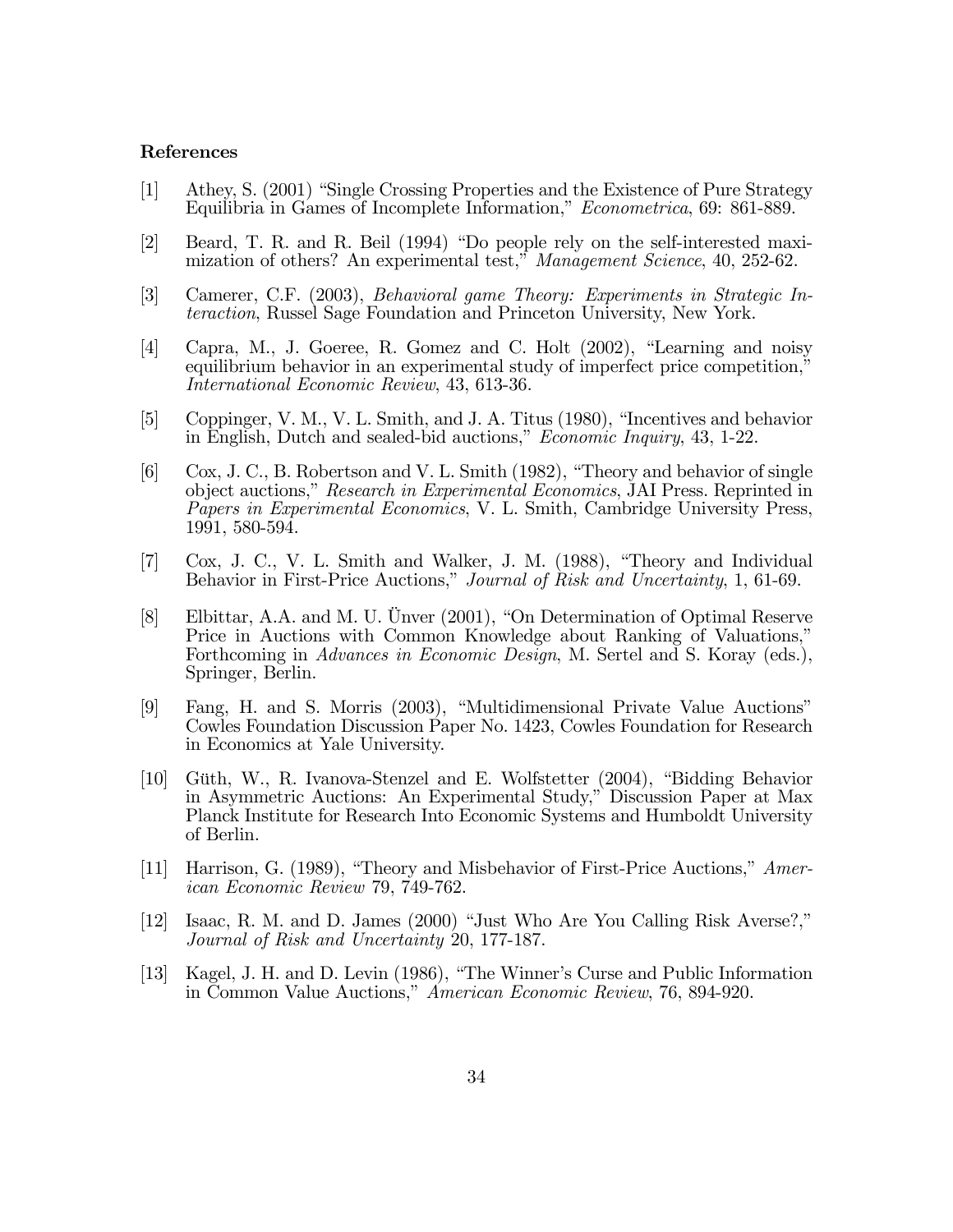- [14] Kagel, J. H., R. M. Harstad and D. Levin, (1987), "Information Impact and Allocation Rules in Auctions with Affiliated Private Values: A Laboratory Study," Econometrica, 55, 1275-1304.
- [15] Kagel, J. H. (1995), "Auctions: A Survey of Experimental Research," in The Handbook of Experimental Economics, J. Kagel and A. Roth (eds.), Princeton University Press.
- [16] Kaplan, T. R. and S. Zamir (2000), "The Strategic Use of Seller Information in Private-Values Auctions," Hebrew University of Jerusalem. Discussion Paper.
- $[17]$  Kim, J. and Y-K Che  $(2004)$ , "Asymmetric Information about Rivals' Types in Standard Auctions," Games and Economic Behavior, 46, 383-397.
- [18] Klemperer, P. (1999), "Auction Theory: A Guide to Literature," Journal of Economic Surveys, 13, 3, 227-286. (Re-printed in The Current State of Economic Science, 2, 711-766. S. Dahiya (ed.), 1999.)
- [19] Klemperer, P. (2003), Auctions: Theory and Practice, Princeton University Press.
- [20] Krishna, V. (2002), Auction Theory, Academic Press
- [21] Landsberger, M., J. Rubinstein, E. Wolfstetter and S. Zamir  $(2001)$ , "First-Price" Auctions when the Ranking of Valuations is Common Knowledge," Review of Economic Design 6 3-4, 461-480.
- [22] Marshall, R. C., M. J. Meurer, J-F. Richard and W. Stromquist  $(1994)$ , "Numerical Analysis of Asymmetric First Price Auction," Games and Economic Behavior, 7, 193-220.
- [23] McAdams, D. (2004) "Characterizing Equilibria in Asymmetric First-Price Auctions," MIT, Working Paper.
- [24] McKelvey and T. Palfrey (1992) and games in which iterated reasoning increases payo§s (see, for example,
- [25] Maskin, E. and J. Riley  $(2000)$ , "Asymmetric Auctions," Review of Economic Studies, 67, 413-438
- [26] Milgrom, P.R. and R. J. Weber (1982), "A Theory of Auctions and Competitive Bidding," *Econometrica*, 50, 1089-1122.
- [27] Myerson, R. B. (1981), "Optimal Auction Design," *Mathematics of Operation* Research 6, 58-73.
- [28] Nagel, R. (1995) "Unraveling in Guessing Games: An experimental Study," American Economic Review, 85, 1313-1326.